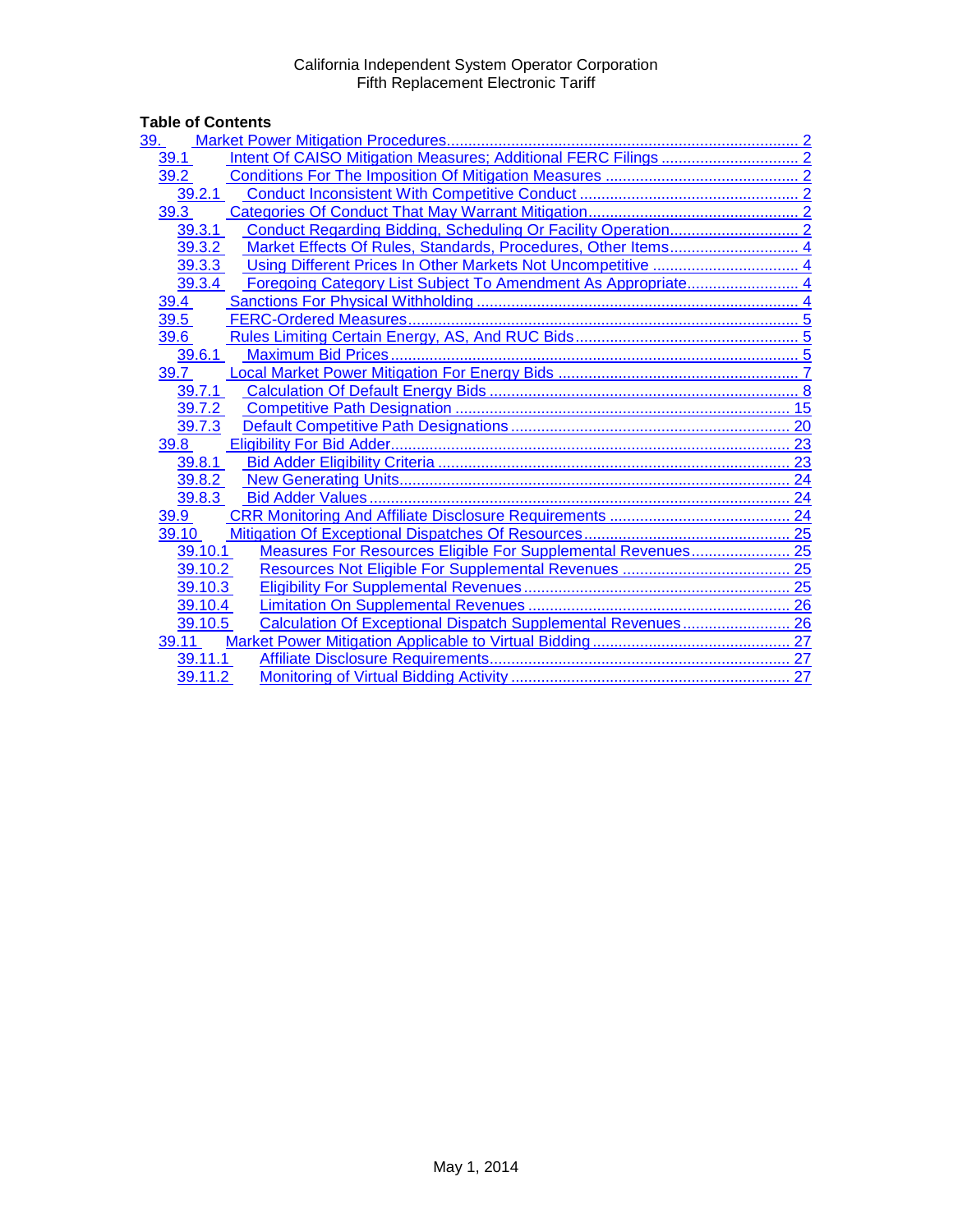#### <span id="page-1-0"></span>**39. Market Power Mitigation Procedures**

# <span id="page-1-1"></span>**39.1 Intent Of CAISO Mitigation Measures; Additional FERC Filings**

These CAISO market power mitigation measures ("Mitigation Measures") are intended to provide the means for the CAISO to mitigate the market effects of any conduct that would substantially distort competitive outcomes in the CAISO Markets while avoiding unnecessary interference with competitive price signals. These Mitigation Measures are intended to minimize interference with an open and competitive market, and thus to permit, to the maximum extent practicable, price levels to be determined by competitive forces under the prevailing market conditions. To that end, the Mitigation Measures authorize the mitigation only of specific conduct identified through explicit procedures specified below. In addition, the CAISO shall monitor the markets it administers for conduct that it determines constitutes an abuse of market power but is not addressed by the market power mitigation procedures specified below. If the CAISO identifies any such conduct, it shall make a filing under Section 205 of the Federal Power Act, 16 U.S.C. § 824d, with FERC requesting authorization to apply appropriate mitigation measures. Any such filing shall identify the particular conduct the CAISO believes warrants mitigation, shall propose a specific mitigation measure for the conduct, and shall set forth the CAISO's justification for imposing that mitigation measure.

#### <span id="page-1-2"></span>**39.2 Conditions For The Imposition Of Mitigation Measures**

# <span id="page-1-3"></span>**39.2.1 Conduct Inconsistent With Competitive Conduct**

In general, the CAISO shall consider a Market Participant's conduct to be inconsistent with competitive conduct if the conduct would not be in the economic interest of the Market Participant in the absence of market power. The categories of conduct that are inconsistent with competitive conduct include, but may not be limited to, the four categories of conduct specified in Section 39.3 below.

#### <span id="page-1-4"></span>**39.3 Categories Of Conduct That May Warrant Mitigation**

# <span id="page-1-5"></span>**39.3.1 Conduct Regarding Bidding, Scheduling Or Facility Operation**

Mitigation Measures may be applied to bidding, scheduling or operation of an Electric Facility or as specified in Section 39.3.1. The following categories of conduct, whether by a single firm or by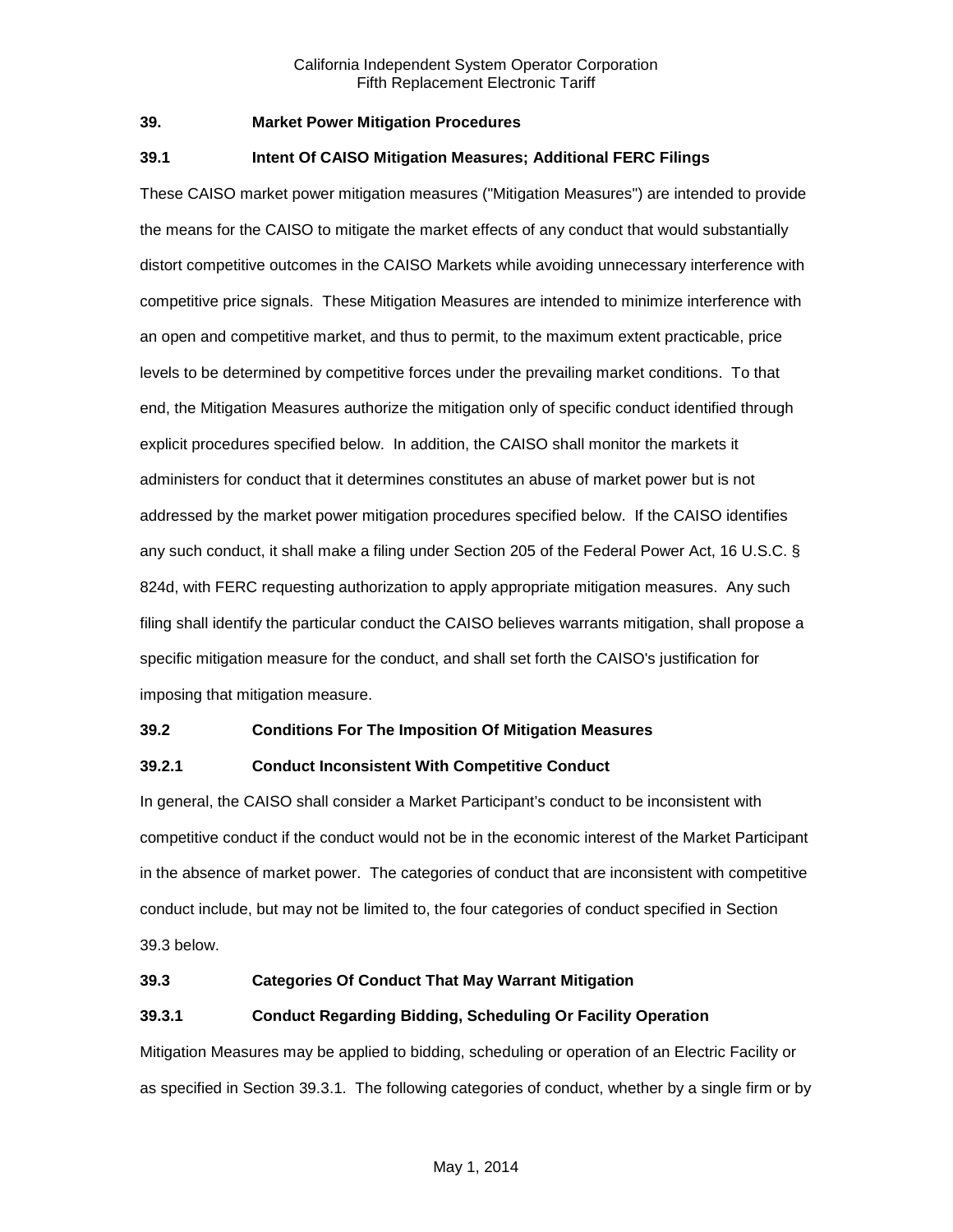multiple firms acting in concert, may cause a material effect on prices or generally the outcome of the CAISO Markets if exercised from a position of market power. Accordingly, the CAISO shall monitor the CAISO Markets for the following categories of conduct, and shall impose appropriate Mitigation Measures if such conduct is detected and the other applicable conditions for the imposition of Mitigation Measures are met:

- (1) Physical withholding of an Electric Facility, in whole or in part, that is, not offering to sell or schedule the output of or services provided by an Electric Facility capable of serving a CAISO Market. Such withholding may include, but not be limited to: (i) falsely declaring that an Electric Facility has been forced out of service or otherwise become totally or partially unavailable, (ii) refusing to offer Bids for an Electric Facility when it would be in the economic interest, absent market power, of the withholding entity to do so, (iii) declining Bids called upon by the CAISO (unless the CAISO is informed in accordance with established procedures that the relevant resource for which the Bid is submitted has undergone a forced outage or derate), or (iv) operating a Generating Unit in Real-Time to produce an output level that is less than the Dispatch Instruction.
- (2) Economic withholding of an Electric Facility, that is, submitting Bids for an Electric Facility that are unjustifiably high (relative to known operational characteristics and/or the known operating cost of the resource) so that: (i) the Electric Facility is not or will not be dispatched or scheduled, or (ii) the Bids will set LMPs.
- (3) Uneconomic production from an Electric Facility, that is, increasing the output of an Electric Facility to levels that would otherwise be uneconomic in order to cause, and obtain benefits from, a Transmission Constraint.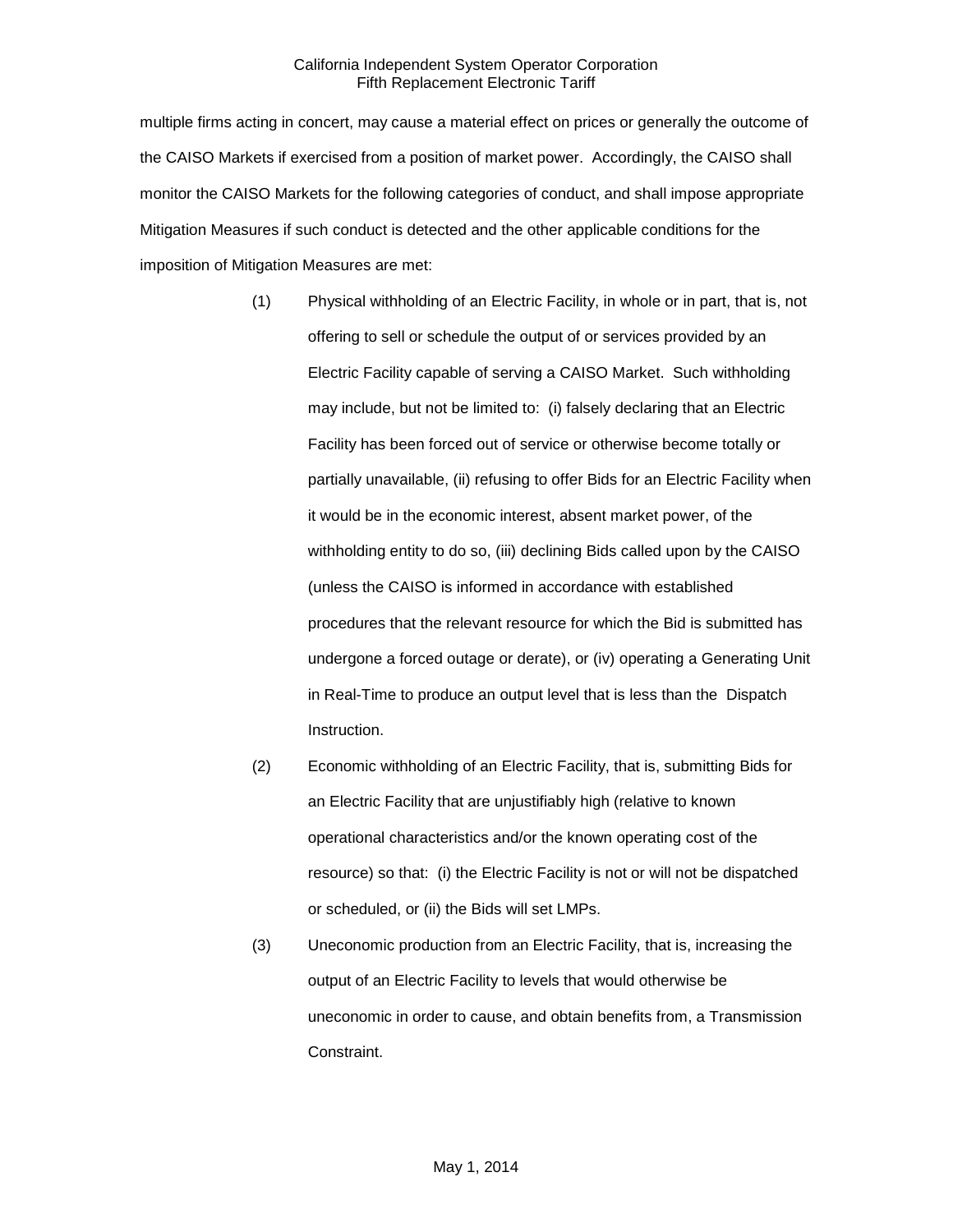(4) Bidding practices that distort prices or uplift charges away from those expected in a competitive market, such as registering Start-Up Cost and Minimum Load Cost data or submitting Bid Costs on behalf of an Electric Facility that are unjustifiably high (relative to known operational characteristics and/or the known operating cost of the resource) or misrepresenting the physical operating capabilities of an Electric Facility resulting in uplift payments or prices significantly in excess of actual costs.

#### <span id="page-3-0"></span>**39.3.2 Market Effects Of Rules, Standards, Procedures, Other Items**

Mitigation Measures may also be imposed to mitigate the market effects of a rule, standard, procedure, design feature, or known software imperfection of a CAISO Market that allows a Market Participant to manipulate market prices or otherwise impair the efficient operation of that market, pending the revision of such rule, standard, procedure design feature, or software defect to preclude such manipulation of prices or impairment of efficiency.

# <span id="page-3-1"></span>**39.3.3 Using Different Prices In Other Markets Not Uncompetitive**

Taking advantage of opportunities to sell at a higher price or buy at a lower price in a market other than a CAISO Market shall not be deemed a form of withholding or otherwise inconsistent with competitive conduct.

# <span id="page-3-2"></span>**39.3.4 Foregoing Category List Subject To Amendment As Appropriate**

The CAISO shall monitor CAISO Markets for other categories of conduct, whether by a single firm or by multiple firms acting in concert, that have material effects on prices in a CAISO Market or other payments. The CAISO shall seek to amend the foregoing list as may be appropriate to include any such conduct that would substantially distort or impair the competitiveness of any of the CAISO Markets.

#### <span id="page-3-3"></span>**39.4 Sanctions For Physical Withholding**

The CAISO may report a Market Participant the CAISO determines to have engaged in physical withholding, including providing the CAISO false information regarding derating or outage of an Electric Facility, to the Federal Energy Regulatory Commission in accordance with Section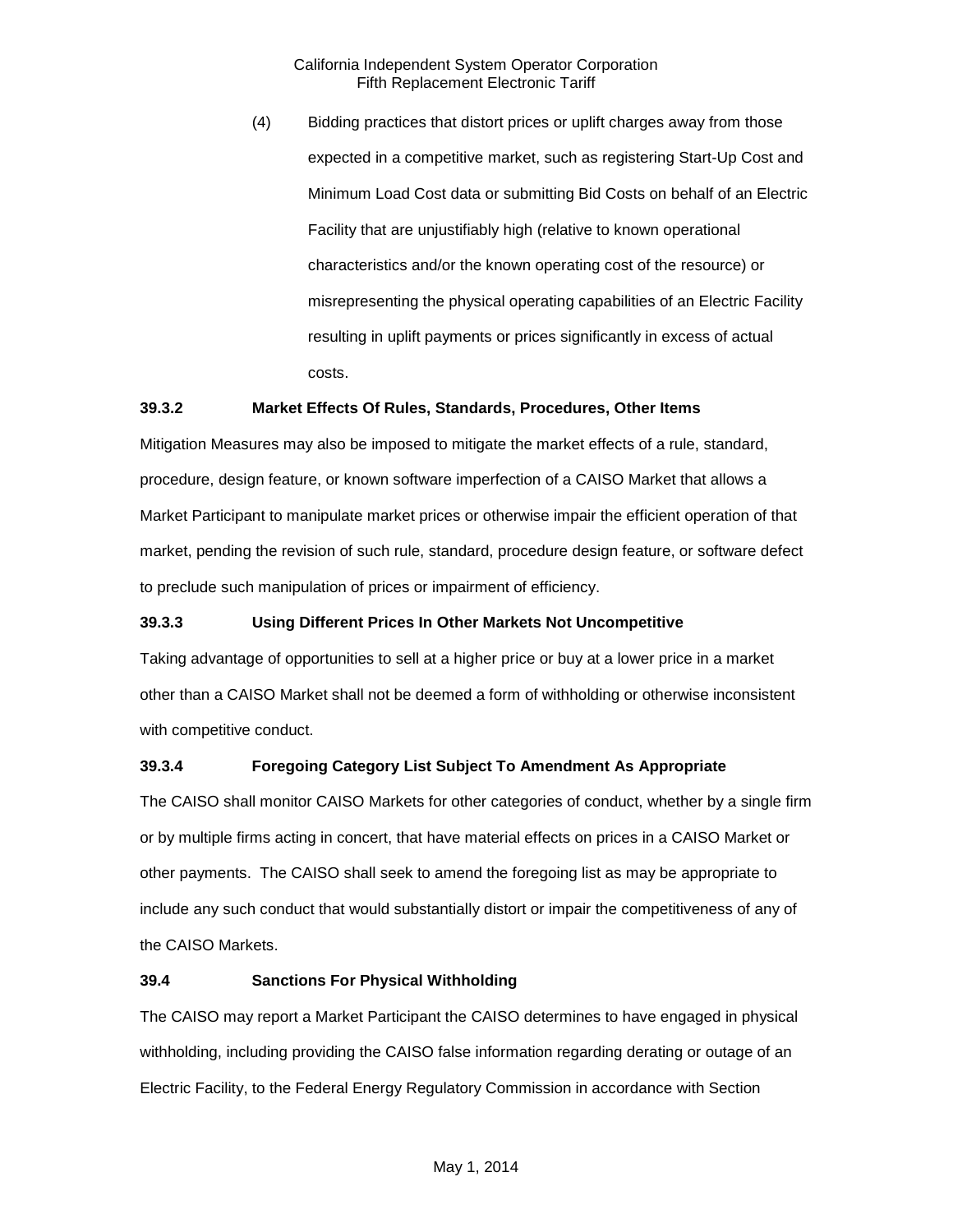9.3.10.5. In addition, a Market Participant that fails to operate a Generating Unit in conformance with CAISO Dispatch Instructions shall be subject to the penalties set forth in Section 11.23.

# <span id="page-4-0"></span>**39.5 FERC-Ordered Measures**

In addition to any mitigation measures specified above, the CAISO shall administer, and apply when appropriate in accordance with their terms, such other mitigation measures as it may be directed to implement by order of the FERC.

# <span id="page-4-1"></span>**39.6 Rules Limiting Certain Energy, AS, And RUC Bids**

# <span id="page-4-2"></span>**39.6.1 Maximum Bid Prices**

Notwithstanding any other provision of this CAISO Tariff, maximum Bid price provisions of Section 39 shall apply to limit, Energy Bids, RUC Availability Bids, and Ancillary Service Bids as specified below.

# **39.6.1.1 Maximum Price for Energy Bids**

For the twelve (12) months following the effective date of this Section, the maximum Energy Bid prices shall be \$500/MWh. After the twelfth month following the effective date of this Section, the maximum Energy Bid price shall be \$750/MWh. After the twenty-fourth month following the effective date of this Section, the maximum Energy Bid price shall be \$1,000/MWh.

# **39.6.1.2 Maximum RUC Availability Bid Prices**

The maximum RUC Availability Bid price shall be \$250/MW/h.

# **39.6.1.3 Maximum Ancillary Services Bid Prices**

The maximum level for Ancillary Services Bid prices shall be \$250/MWh.

#### **39.6.1.3.1 Maximum Regulation Mileage Bid Price**

The maximum Mileage Bid price shall be \$50.

# **39.6.1.4 Minimum Bid Price for Energy Bids**

The minimum Energy Bid price shall be negative \$150/MWh. These rules apply to all Energy Bids, including Virtual Bids.

# **39.6.1.5 Minimum Bid Price for Ancillary and RUC Bids**

Ancillary Service Bids and RUC Availability Bids submitted into CAISO markets must have Bid prices not less than \$0/MW/h.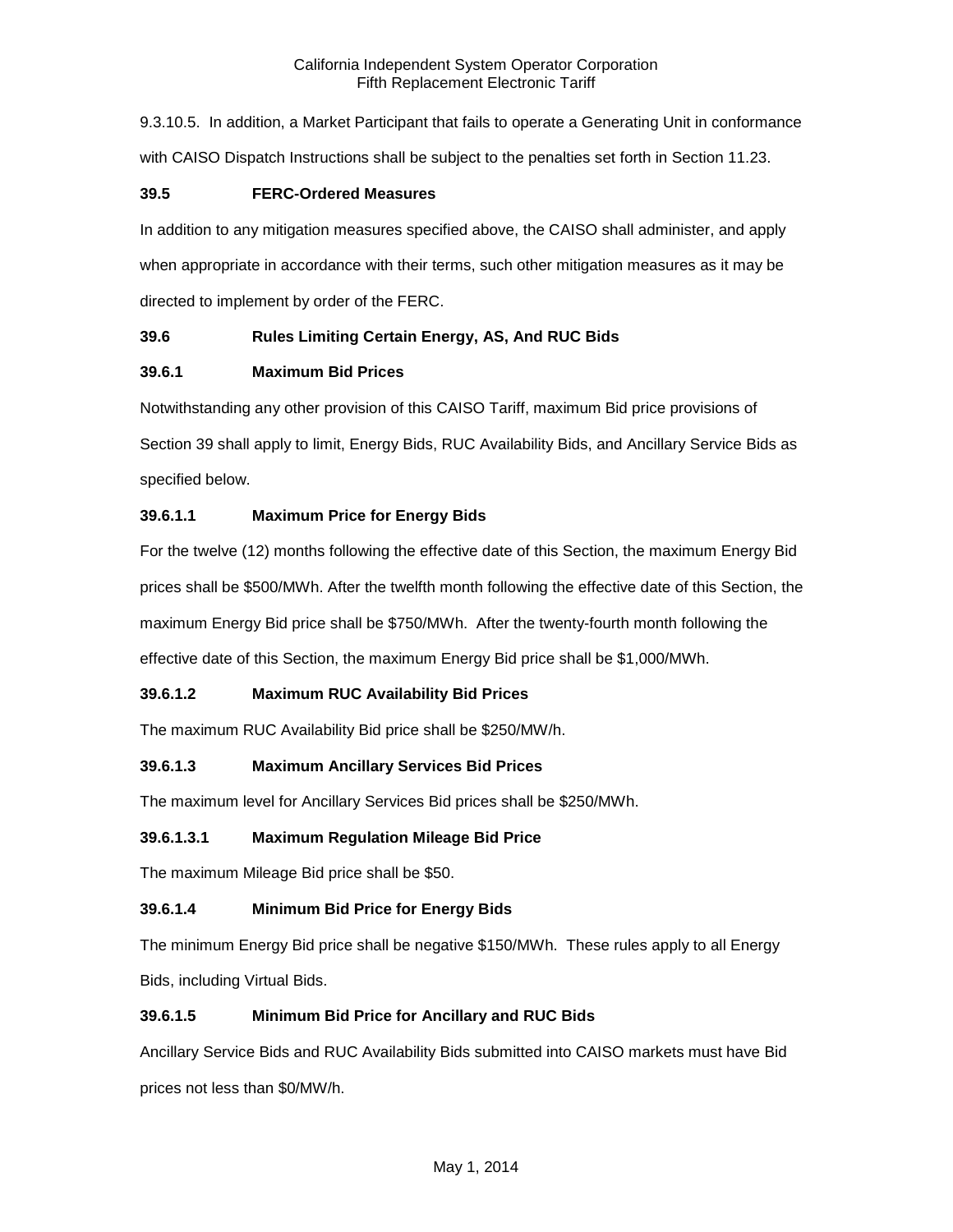# **39.6.1.5.1 Minimum Regulation Mileage Bid Prices**

Regulation Mileage Bids submitted into CAISO markets must have Bid prices not less than \$0.

#### **39.6.1.6 Maximum Start-Up Cost and Minimum Load Cost Registered Cost Values**

The maximum Start-Up Cost and Minimum Load Cost values registered in the Master File by Scheduling Coordinators for resources that elect the Registered Cost option in accordance with Section 30.4 will be limited to 150% of the Projected Proxy Cost. The Projected Proxy Cost will include a gas price component, a major maintenance expense component, a volumetric Grid Management Charge component, and, if eligible, a projected Greenhouse Gas Allowance Price component calculated as set forth in this Section 39.6.1.6.

#### **39.6.1.6.1 Gas Price Component of Projected Proxy Cost**

For natural gas-fired resources, the CAISO will calculate a gas price to be used in establishing maximum Start-Up Costs and Minimum Load Costs after the twenty-first day of each month and post it on the CAISO Website by the end of each calendar month. The price will be applicable for Scheduling Coordinators electing the Registered Cost option until a new gas price is calculated and posted on the CAISO Website. The gas price will be calculated as follows:

- (1) Daily closing prices for monthly natural gas futures contracts at Henry Hub for the next calendar month are averaged over the first twenty-one (21) days of the month, resulting in a single average for the next calendar month.
- (2) Daily prices for futures contracts for basis swaps at identified California delivery points, are averaged over the first twenty-one (21) days of the month for the identified California delivery points as set forth in the Business Practice Manual.
- (3) For each of the California delivery point, the average Henry Hub and basis swap prices are combined and will be used as the baseline gas price applicable for calculating the caps for Start-Up and Minimum Load costs for resources electing the Registered Cost option. The most geographically appropriate will apply to a particular resource.
- (4) The applicable intra-state gas transportation charge as set forth in the Business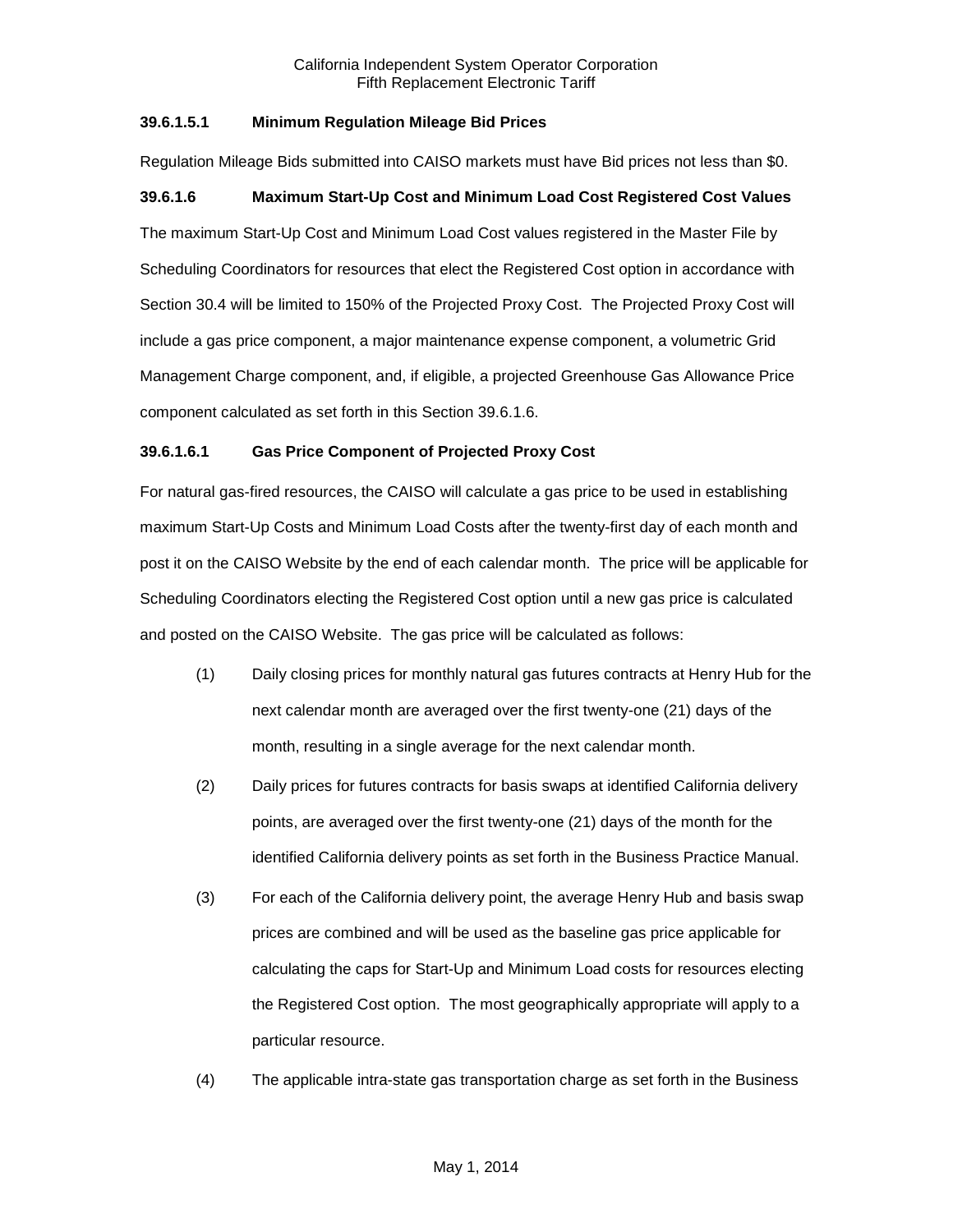Practice Manual will be added to the baseline gas price for each resource that elects the Registered Cost option to create a final gas price for calculating the caps for Start-Up and Minimum Load Costs for each such resource.

For non-natural gas-fired resources, the Projected Proxy Costs for Start-Up Costs and Minimum Load Costs will be calculated using the information contained in the Master File used for calculating the Proxy Cost, as set forth in the Business Practice Manual.

# **39.6.1.6.2 Projected Greenhouse Gas Allowance Price**

For resources that are registered with the California Air Resources Board as having a greenhouse gas compliance obligation, the CAISO will calculate a projected Greenhouse Gas Allowance Price component to be used in establishing maximum Start-Up Costs and Minimum Load Costs after the twenty-first day of each month and will post it on the CAISO Website by the end of that month. The projected Greenhouse Gas Allowance Price component will be applicable for Scheduling Coordinators electing the Registered Cost option until a new projected Greenhouse Gas Allowance Price component is calculated and posted on the CAISO Website. The projected Greenhouse Gas Allowance Price component will be calculated by averaging the applicable daily Greenhouse Gas Allowance Prices calculated over the first twenty (20) days of the month using the methodology set forth in Section 39.7.1.1.1.4.

# **39.6.1.6.3 Major Maintenance Expense Component**

The major maintenance expense component is determined based on the process set forth in Section 30.4.1.1.4.

# **39.6.1.6.4 Volumetric Grid Management Charge Component**

The volumetric Grid Management Charge component is set forth in Sections 39.7.1.1.1.1 and 39.7.1.1.1.2.

# <span id="page-6-0"></span>**39.7 Local Market Power Mitigation For Energy Bids**

Local Market Power Mitigation is based on the assessment and designation of Transmission Constraints as competitive or non-competitive pursuant to Section 39.7.2. The local market power mitigation processes are described in Section 31.2 for the DAM and Sections 34.1.5 for the RTM.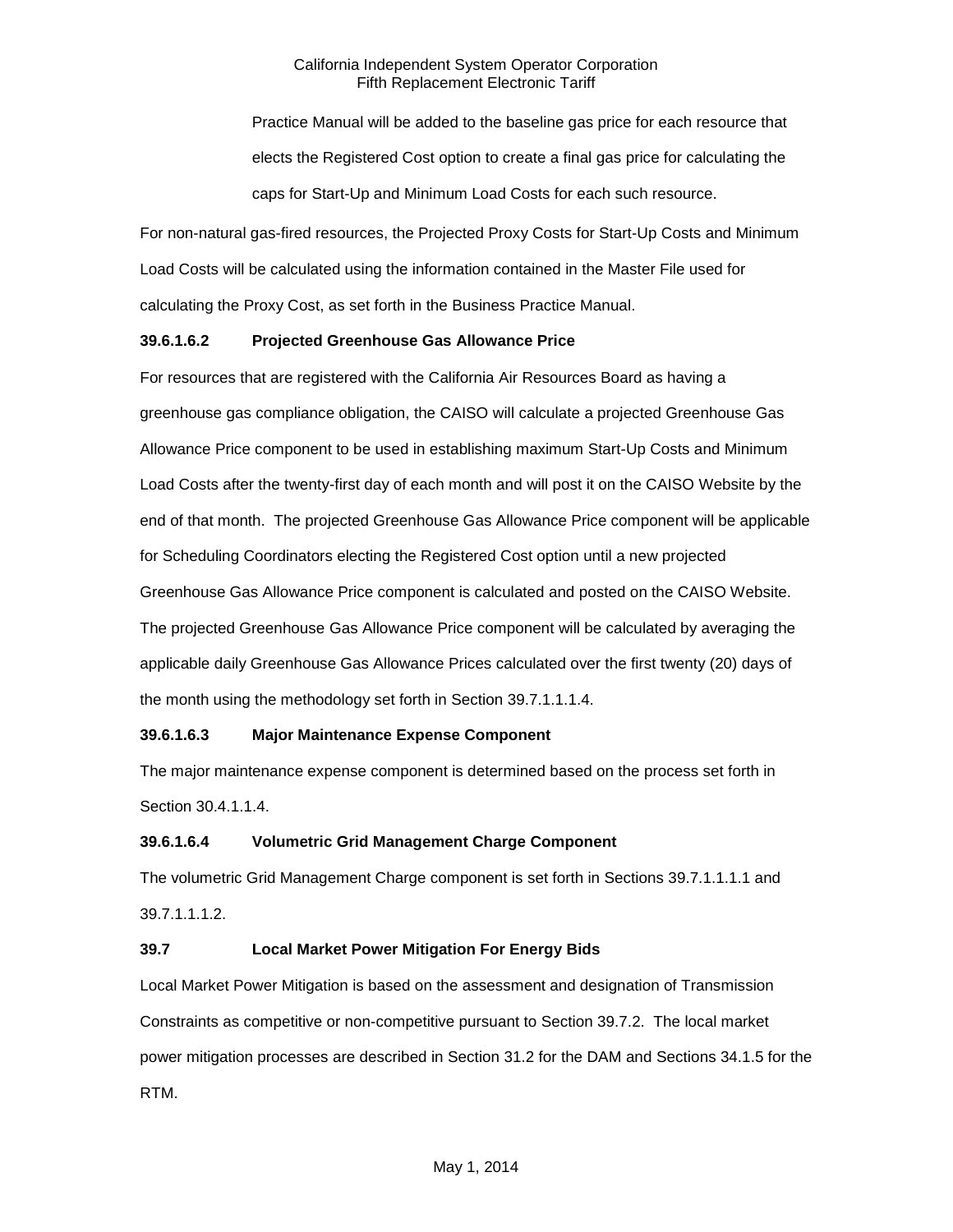#### <span id="page-7-0"></span>**39.7.1 Calculation Of Default Energy Bids**

Default Energy Bids shall be calculated by the CAISO, for the on-peak hours and off-peak hours for both the DAM and RTMs, pursuant to one of the methodologies described in this Section. The Scheduling Coordinator for each Generating Unit owner or Participating Load must rank order the following options of calculating the Default Energy Bid starting with its preferred method. The Scheduling Coordinator must provide the data necessary for determining the Variable Costs unless the Negotiated Rate Option precedes the Variable Cost Option in the rank order, in which case the Scheduling Coordinator must have a negotiated rate established with the Independent Entity charged with calculating the Default Energy Bid. If no rank order is specified for a Generating Unit or Participating Load, then the default rank order of (1) Variable Cost Option, (2) Negotiated Rate Option, (3) LMP Option will be applied. For the first ninety (90) days after changes to resource status and MSG Configurations as specified in Section 27.8.3, including the first ninety (90) days after the effective date of Section 27.8.3, the Default Energy Bid option for the resource is limited to the Negotiated Rate Option or the Variable Cost Option.

#### **39.7.1.1 Variable Cost Option**

For natural gas-fueled units, the Variable Cost Option will calculate the Default Energy Bid by adding incremental cost (comprised of incremental fuel cost plus a volumetric Grid Management Charge adder plus a greenhouse gas cost adder if applicable) with variable operation and maintenance cost, adding ten percent (10%) to the sum, and adding a Bid Adder if applicable. For non-natural gas-fueled units, the Variable Cost Option will calculate the Default Energy Bid by summing incremental fuel cost plus ten percent (10%) of fuel cost plus a Bid Adder if applicable.

#### **39.7.1.1.1 Incremental Cost Calculations Under the Variable Cost Option**

# **39.7.1.1.1.1 Natural Gas-Fired Resources**

(a) Calculation of incremental fuel cost - For natural gas-fueled units, incremental fuel cost is calculated based on an incremental heat rate curve multiplied by the natural gas price calculated as described below. Resource owners shall submit to the CAISO average heat rates (Btu/kWh) measured for at least two (2) and up to eleven (11) generating operating points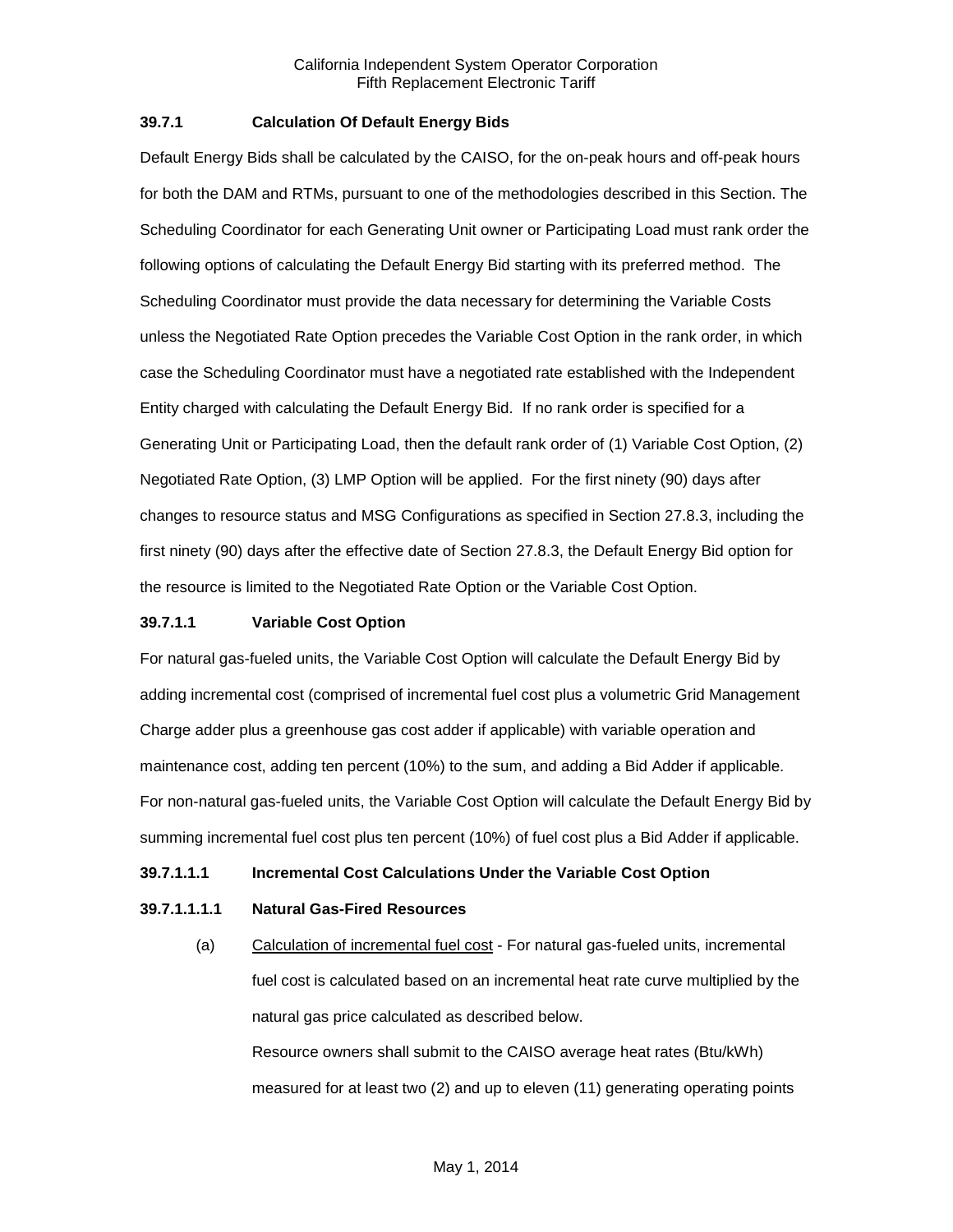(MW), where the first and last operating points refer to the minimum and maximum operating levels (i.e., PMin and PMax), respectively. The average heat rate curve formed by the (Btu/kWh, MW) pairs is a piece-wise linear curve between operating points, and two (2) average heat rate pairs yield one (1) incremental heat rate segment that spans two (2) consecutive operating points. The incremental heat rates (Btu/kWh) in the incremental heat rate curve are calculated by converting the average heat rates submitted by resource owners to the CAISO to requirements of heat input (Btu/h) for each of the operating points and dividing the changes in requirements of heat input from one (1) operating point to the next by the changes in MW between two (2) consecutive operating points as specified in the Business Practice Manual. For each segment representing operating levels below eighty (80) percent of the unit's PMax, the incremental heat rate is limited to the maximum of the average heat rates for the two (2) operating points used to calculate the incremental heat rate segment. The unit's final incremental fuel cost curve is calculated by multiplying this incremental heat rate curve by the applicable natural gas price, and then, if necessary, applying a left-to-right adjustment to ensure that the final incremental cost curve is monotonically non-decreasing. Heat rate and cost curves shall be stored, updated, and validated in the Master File.

- (b) Calculation of greenhouse gas cost adder For each natural gas-fired resource registered with the California Air Resources Board as having a greenhouse gas compliance obligation, the CAISO will calculate a greenhouse gas cost adder as the product of the resource's incremental heat rate, the greenhouse gas emissions rate authorized by the California Air Resources Board, and the applicable Greenhouse Gas Allowance Price.
- (c) Calculation of volumetric Grid Management Charge adder For each natural gas-fired resource, the CAISO will include a volumetric Grid Management Charge adder that consists of: (i) the Market Services Charge; (ii) the System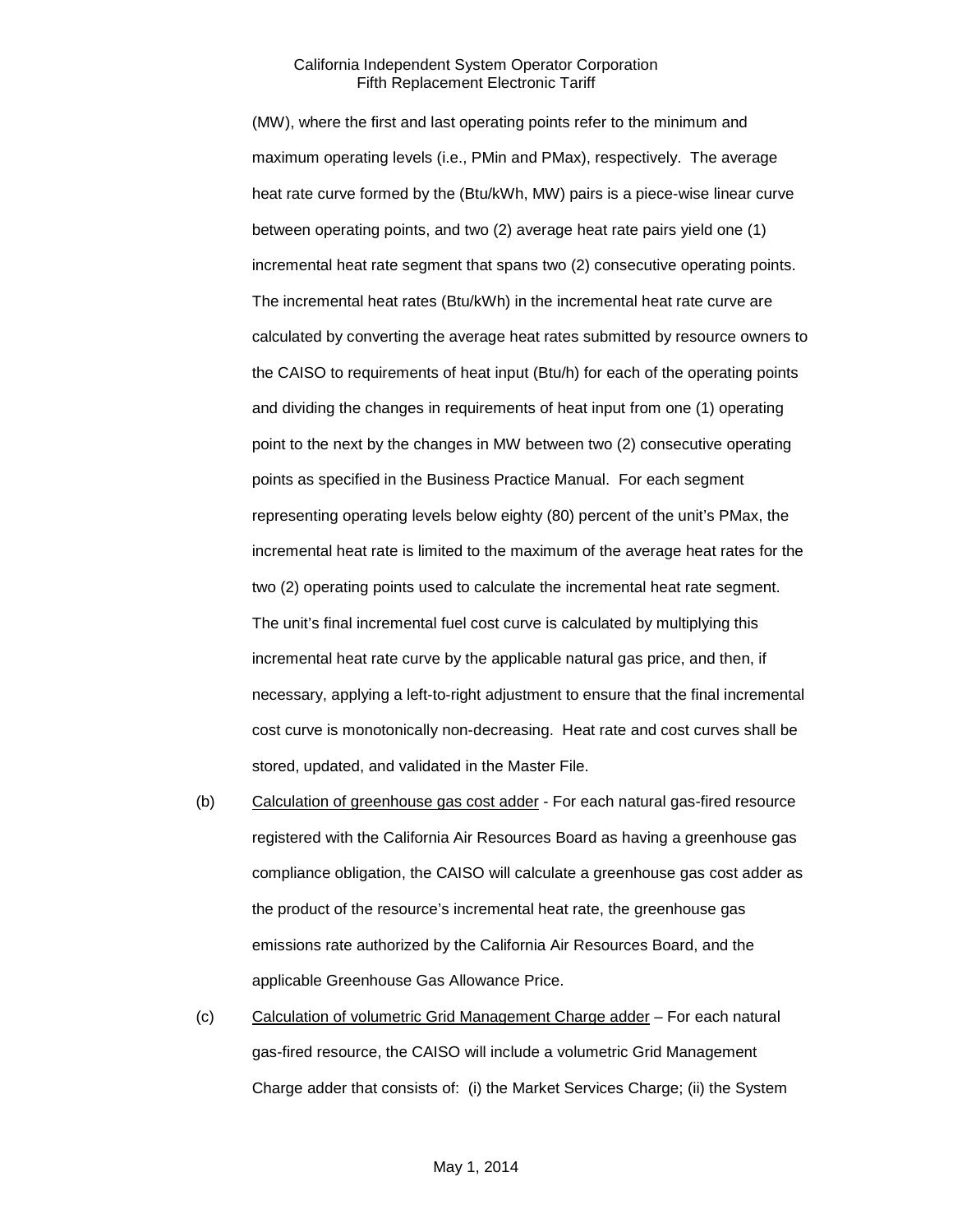Operations Charge; and (iii) the Bid Segment Fee divided by the MW in the Bid segment.

#### **39.7.1.1.1.2 Non-Natural Gas-Fired Resources**

For non-natural gas-fueled units, incremental fuel cost is calculated based on an average cost curve as described below.

Resource owners for non-natural gas-fueled units shall submit to the CAISO average fuel costs (\$/MW) measured for at least two (2) and up to eleven (11) generating operating points (MW), where the first and last operating points refer to the minimum and maximum operating levels (i.e., PMin and PMax), respectively. The average cost curve formed by the (\$/MWh, MW) pairs is a piece-wise linear curve between operating points, and two (2) average cost pairs yield one (1) incremental cost segment that spans two (2) consecutive operating points. For each segment representing operating levels below eighty (80) percent of the unit's PMax, the incremental cost rate is limited to the maximum of the average cost rates for the two (2) operating points used to calculate the incremental cost segment. The unit's final incremental fuel cost curve is then adjusted, if necessary, applying a left-to-right adjustment to ensure that the final incremental cost curve is monotonically non-decreasing. Cost curves will include: (i) greenhouse gas allowance costs for each non-natural gas-fired resource registered with the California Air Resources Board as having a greenhouse gas compliance obligation, as provided to the CAISO by the Scheduling Coordinator for the resource; and (ii) a volumetric Grid Management Charge adder that consists of: (i) the Market Services Charge; (ii) the System Operations Charge; and (iii) the Bid Segment Fee divided by the MW in the Bid segment. Cost curves shall be stored, updated, and validated in the Master File.

#### **39.7.1.1.1.3 Calculation of Natural Gas Price**

To calculate the natural gas price, the CAISO will use different gas price indices for the Day-Ahead Market and the Real-Time Market and each gas price index will be calculated using at least two prices from two or more of the following publications: Natural Gas Intelligence, SNL Energy/BTU's Daily Gas Wire, Platt's Gas Daily, and the Intercontinental Exchange. If a gas price index is unavailable for any reason, the CAISO will use the most recent available gas price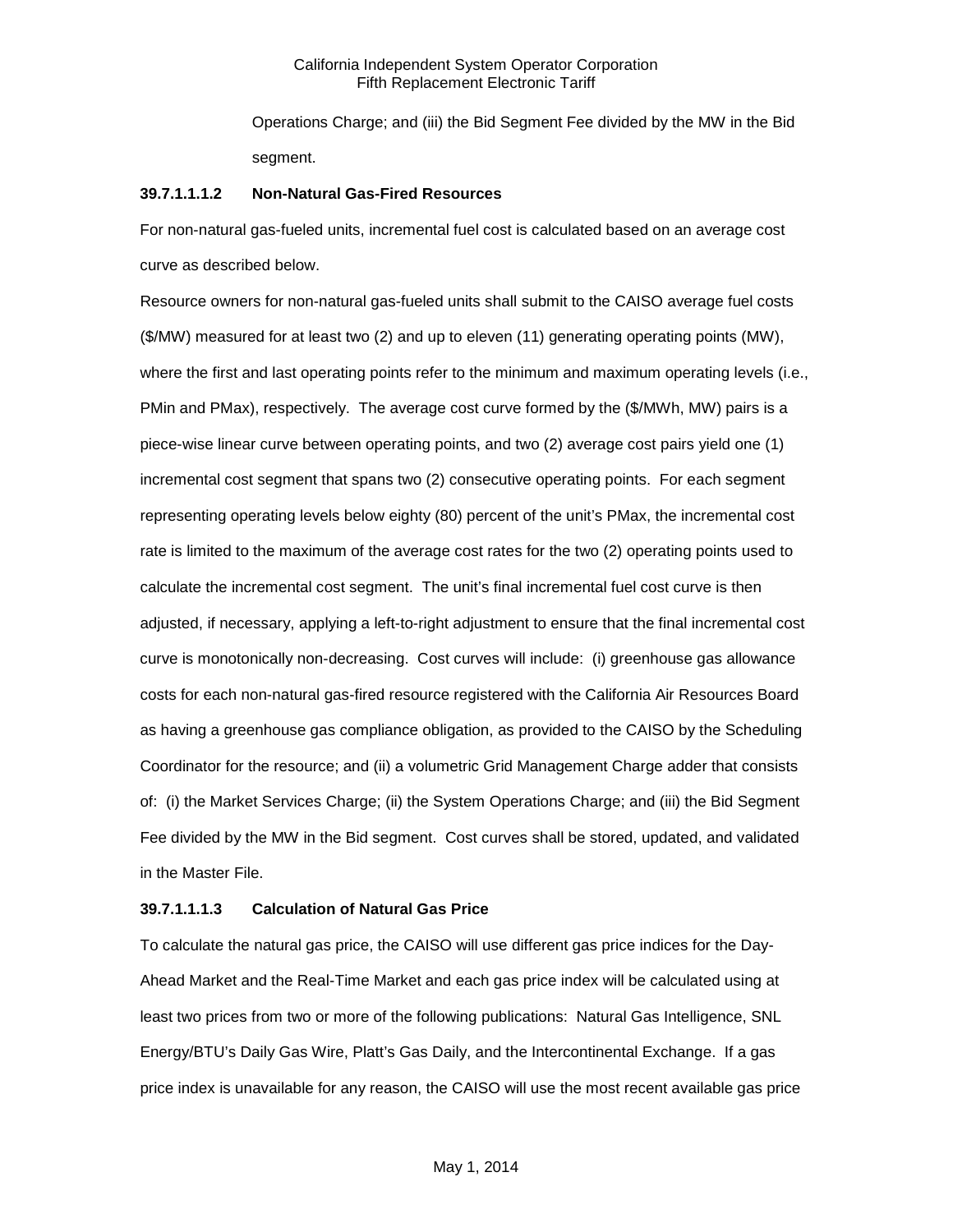index. For the Day-Ahead Market, the CAISO will update the gas price index between 19:00 and 22:00 Pacific Time using natural gas prices published on the day that is two (2) days prior to the applicable Trading Day, unless gas prices are not published on that day, in which case the CAISO will use the most recently published prices that are available. For the Real-Time Market, the CAISO will update gas price indices between the hours of 19:00 and 22:00 Pacific Time using natural gas prices published one (1) day prior to the applicable Trading Day, unless gas prices are not published on that day, in which case the CAISO will use the most recently published prices that are available.

#### **39.7.1.1.1.4 Calculation of Greenhouse Gas Allowance Price**

To calculate the Greenhouse Gas Allowance Price, the CAISO will use different greenhouse gas price indices for the Day-Ahead Market and the Real-Time Market and each greenhouse gas price index will be calculated on a daily basis using at least two prices from two or more of the following publications: the Intercontinental Exchange, CME Group, and ARGUS. If a greenhouse gas price index is unavailable for any reason, the CAISO will use the most recent available greenhouse gas price index. For the Day-Ahead Market, the CAISO will update the greenhouse gas price index between 19:00 and 22:00 Pacific Time using prices for greenhouse gas allowances published on the day that is two (2) days prior to the applicable Trading Day, unless prices for greenhouse gas allowances are not published on that day, in which case the CAISO will use the most recently published prices for greenhouse gas allowances that are available. For the Real-Time Market, the CAISO will update greenhouse gas price indices between the hours of 19:00 and 22:00 Pacific Time using prices for greenhouse gas allowances published one (1) day prior to the applicable Trading Day, unless prices for greenhouse gas allowances are not published on that day, in which case the CAISO will use the most recently published prices for greenhouse gas allowances that are available. The CAISO will calculate each Greenhouse Gas Allowance Price during a year using prices for greenhouse gas allowances from that same year.

#### **39.7.1.1.2 Variable Operation and Maintenance Cost Under the Variable Cost Option**

The default value for the variable operation and maintenance cost portion will vary by fuel source or technology as follows: (1) solar \$0.00/MWh; (2) nuclear \$1.00/MWh; (3) coal \$2.00/MWh; (4)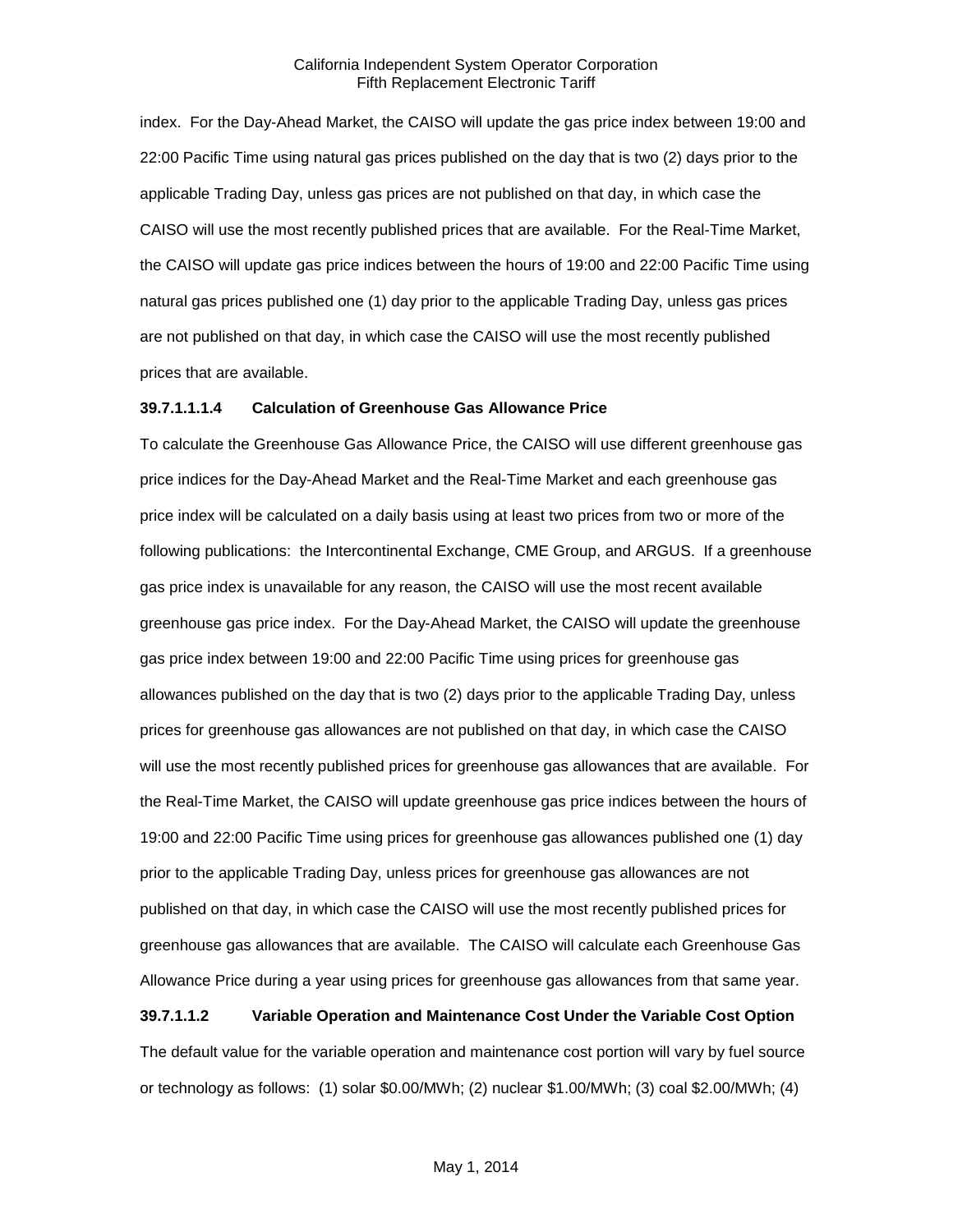wind \$2.00/MWh; (5) hydro \$2.50/MWh; (6) natural gas-fired combined cycle and steam units \$2.80/MWh; (7) geothermal \$3.00 WMh; (8) landfill gas \$4.00/MWh; (9) combustion turbines and reciprocating engines \$4.80/MWh; and (10) biomass \$5.00/MWh. Resource specific values may be negotiated with the CAISO or the Independent Entity charged with calculating the Default Energy Bid. Default operation and maintenance values as well as any negotiated values will also be used to calculate Minimum Load Costs pursuant to Section 30.4.

#### **39.7.1.2 LMP Option**

The CAISO will calculate the LMP Option for the Default Energy Bid as a weighted average of the lowest quartile of LMPs at the Generating Unit PNode in periods when the unit was Dispatched during the preceding ninety (90) day period for which LMPs that have passed the price validation and correction process set forth in Section 35 are available. The weighted average will be calculated based on the quantities Dispatched within each segment of the Default Energy Bid curve. Each Bid segment created under the LMP Option for Default Energy Bids will be subject to a feasibility test, as set forth in a Business Practice Manual, to determine whether there are a sufficient number of data points to allow for the calculation of an LMP based Default Energy Bid. The feasibility test is designed to avoid excessive volatility of the Default Energy Bid under the LMP Option that could result when calculated based on a relatively small number of prices.

#### **39.7.1.3 Negotiated Rate Option**

#### **39.7.1.3.1 Submission Process**

Scheduling Coordinators that elect the Negotiated Rate Option for the Default Energy Bid shall submit a proposed Default Energy Bid along with supporting information and documentation as described in a BPM. Within ten (10) Business Days of receipt, the CAISO or an Independent Entity selected by the CAISO will provide a written response. If the CAISO or Independent Entity accepts the proposed Default Energy Bid, it will become effective within three (3) Business Days from the date of acceptance by the CAISO and remain in effect until: (1) the Default Energy Bid is modified by FERC; (2) the Default Energy Bid is modified by mutual agreement of the CAISO and the Scheduling Coordinator; or (3) the Default Energy Bid expires, is terminated or is modified pursuant to any agreed upon term or condition or pertinent FERC order.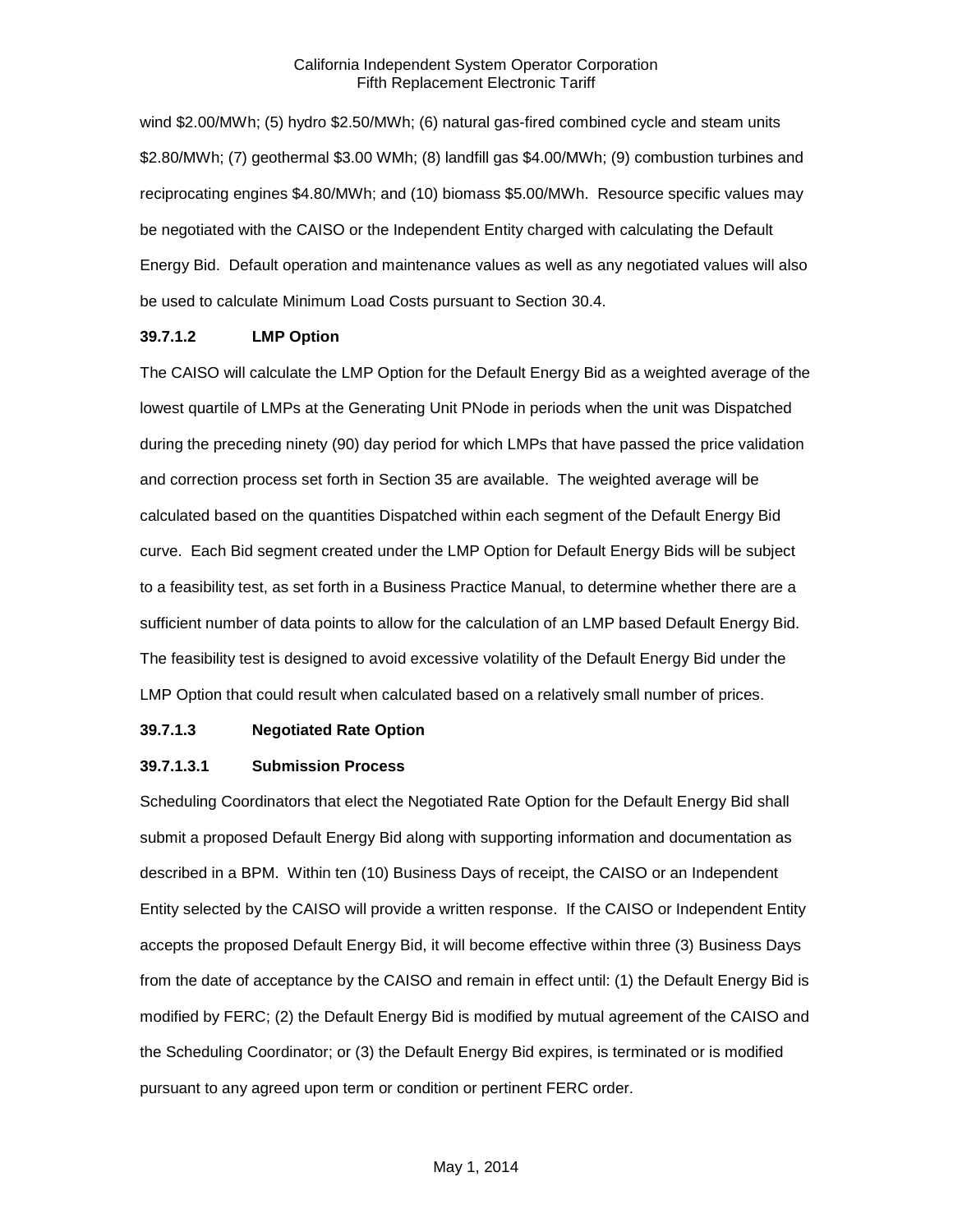If the CAISO or Independent Entity selected by the CAISO does not accept the proposed Default Energy Bid, the CAISO or Independent Entity selected by the CAISO and the Scheduling Coordinator shall enter a period of good faith negotiations that terminates sixty (60) days following the date of submission of a proposed Default Energy Bid by a Scheduling Coordinator. If at any time during this period, the CAISO or Independent Entity selected by the CAISO and the Scheduling Coordinator agree upon the Default Energy Bid, it will be become effective within three (3) Business Days of the date of agreement and remain in effect until: (1) the Default Energy Bid is modified by FERC; (2) the Default Energy Bid is modified by mutual agreement of the CAISO and the Scheduling Coordinator; or (3) the Default Energy Bid expires, is terminated or is modified pursuant to any agreed upon term or condition or pertinent FERC order. If by the end of the sixty (60)-day period the CAISO or Independent Entity selected by the CAISO and the Scheduling Coordinator fail to agree on the Default Energy Bid to be used under the Negotiated Rate Option, the Scheduling Coordinator has the right to file a proposed Default Energy Bid with FERC pursuant to Section 205 of the Federal Power Act.

During the sixty (60)-day period following the submission of a proposed negotiated Default Energy Bid by a Scheduling Coordinator, and pending FERC's acceptance in cases where the CAISO or Independent Entity selected by the CAISO fail to agree on the Default Energy Bid for use under the Negotiated Rate Option and the Scheduling Coordinator filed a proposed Default Energy Bid with FERC pursuant to Section 205 of the Federal Power Act, the Scheduling Coordinator has the option of electing to use any of the other options available pursuant to Section 39.7. If the Scheduling Coordinator does not elect to use any of the other options available pursuant to Section 39.7, or if sufficient data do not exist to calculate a Default Energy Bid using any of these options, the CAISO may establish a temporary Default Energy Bid as specified in Section 39.7.1.5.

# **39.7.1.3.2 Informational Filings With FERC**

The CAISO shall make an informational filing with FERC of any adders or interim adders for major maintenance expenses determined pursuant to Sections 30.4.1.1.1, 30.4.1.1.2, and 30.4.1.1.4, any Default Energy Bids negotiated pursuant to this section, any temporary Default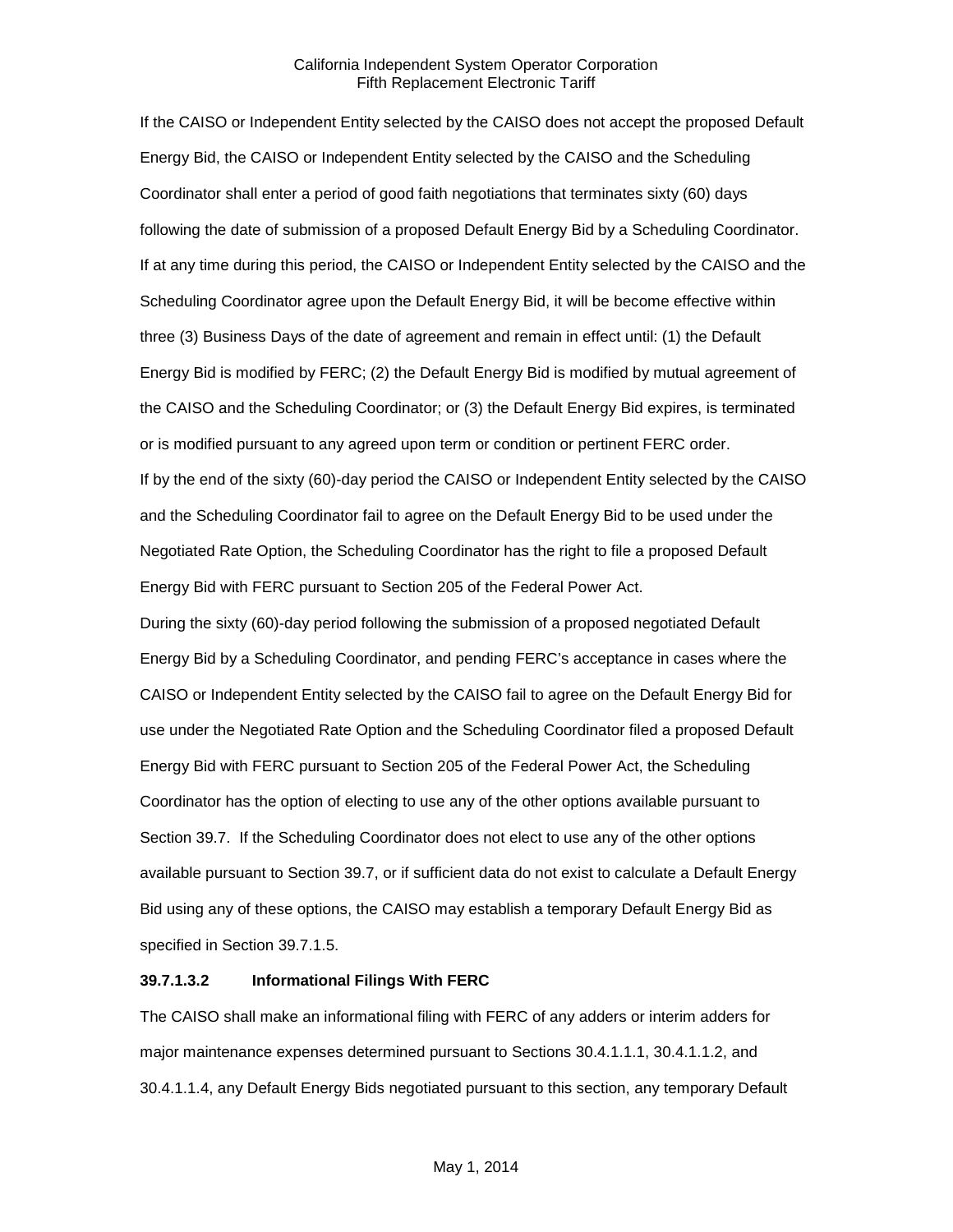Energy Bids established pursuant to Section 39.7.1.5, or any custom operations and maintenance adders negotiated pursuant to Section 39.7.1.1.2, no later than seven (7) days after the end of the month in which the Default Energy or operations and maintenance values were established.

# **39.7.1.4 Frequently Mitigated Unit Option**

A Frequently Mitigated Unit that is eligible for a Bid Adder may select a fourth Default Energy Bid option, which is equal to the Variable Cost Option plus the Bid Adder as described in Section 39.7.

# **39.7.1.5 Temporary Default Energy Bid**

If the Scheduling Coordinator does not elect to use any of the other options available pursuant to Section 39.7.1, or if sufficient data do not exist to calculate a Default Energy Bid using any of the available options, the CAISO will first seek to obtain from the Scheduling Coordinator any additional data required for calculating the Default Energy Bid options available pursuant to 39.7.1. If the provision of additional data by a Scheduling Coordinator results in additional or modified Default Energy Bid options pursuant to 39.7.1, the Scheduling Coordinator will have another opportunity to elect one of these options as its temporary Default Energy Bid. If the Scheduling Coordinator does not elect to use any of the options available pursuant to Section 39.7.1, or if sufficient data still do not exist to calculate a Default Energy Bid using any of the available options, the CAISO may establish a temporary Default Energy Bid based on one or more of the following: (1) operating cost data, opportunity cost, and other appropriate input from the Market Participant; (2) the CAISO's estimated operating costs of the Electric Facility, taking the best information available to the CAISO; (3) an appropriate average of competitive Bids of one or more similar Electric Facilities; or (4) any of the other options for determining a Default Energy Bid for which data are available.

# **39.7.1.6 Default Energy Bids for RMR Units**

The available capacity in excess of the Maximum Net Dependable Capacity (MNDC) specified in the RMR Contract up to the maximum generation capacity (PMax) is subject to Local Market Power Mitigation. The Scheduling Coordinator for the RMR Unit must rank order its preferences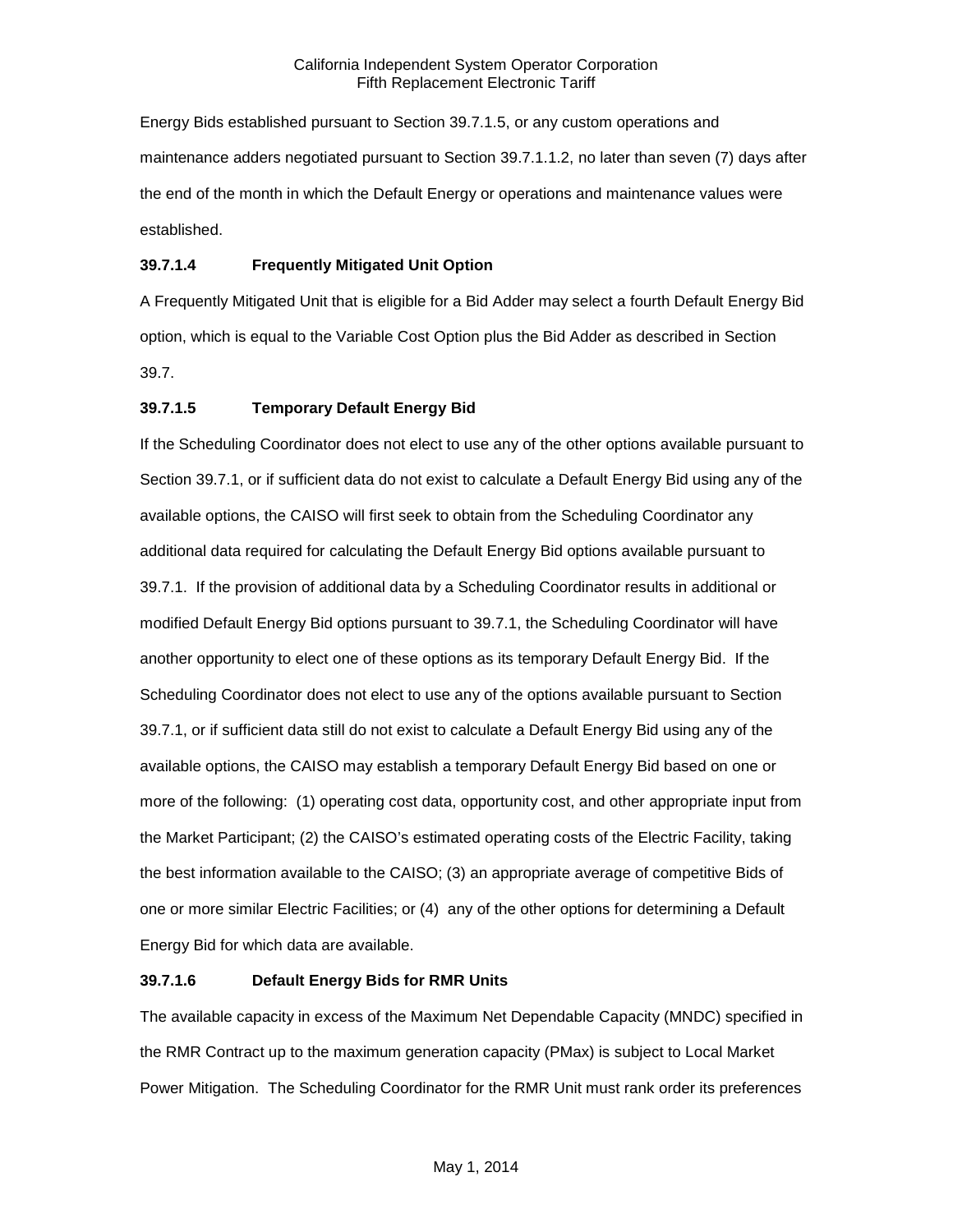between the Variable Cost Option, the LMP Option, and the Negotiated Rate Option, which shall be the default rank order if no rank order is specified by the Scheduling Coordinator. These preferences will be used to determine the Default Energy Bids for the capacity between the MNDC and PMax. RMR Proxy Bids for RMR Units based on contractually specified costs are used in lieu of Default Energy Bids for the contractual RMR Unit capacity between the minimum generating capacity (PMin) and the MNDC. The CAISO or Independent Entity will concatenate these two calculation methodologies (for calculating RMR Proxy Bids and Default Energy Bids for RMR Units) and will adjust them for monotonicity without lowering any price on either curve to create a single Energy Bid Curve to be used in the MPM processes as described in Sections 31 and 33 for the DAM and RTM, respectively. RMR Units are not eligible to receive a Bid Adder pursuant to Section 39.8 for contractual RMR Unit capacity between PMin and MNDC.

# <span id="page-14-0"></span>**39.7.2 Competitive Path Designation**

### **39.7.2.1 Timing of Assessments**

For the DAM and RTM, the CAISO will make assessments and designations of whether Transmission Constraints are competitive or non-competitive as part of the MPM runs associated with the DAM and RTM, respectively. Only binding Transmission Constraints determined by the MPM process will be assessed in the applicable market.

#### **39.7.2.2 Criteria**

Subject to Section 39.7.3, for the DAM and RTM, a Transmission Constraint will be noncompetitive only if the Transmission Constraint fails the dynamic competitive path assessment pursuant to this Section 39.7.2.2.

(a) Transmission Constraints for the DAM – As part of the MPM process associated with the DAM, the CAISO will designate a Transmission Constraint for the DAM as non-competitive when the fringe supply of counter-flow to the Transmission Constraint from all portfolios of suppliers that are not identified as potentially pivotal is less than the demand for counter-flow to the Transmission Constraint. For purposes of determining whether to designate a Transmission Constraint as non-competitive pursuant to this Section 39.7.2.2(a):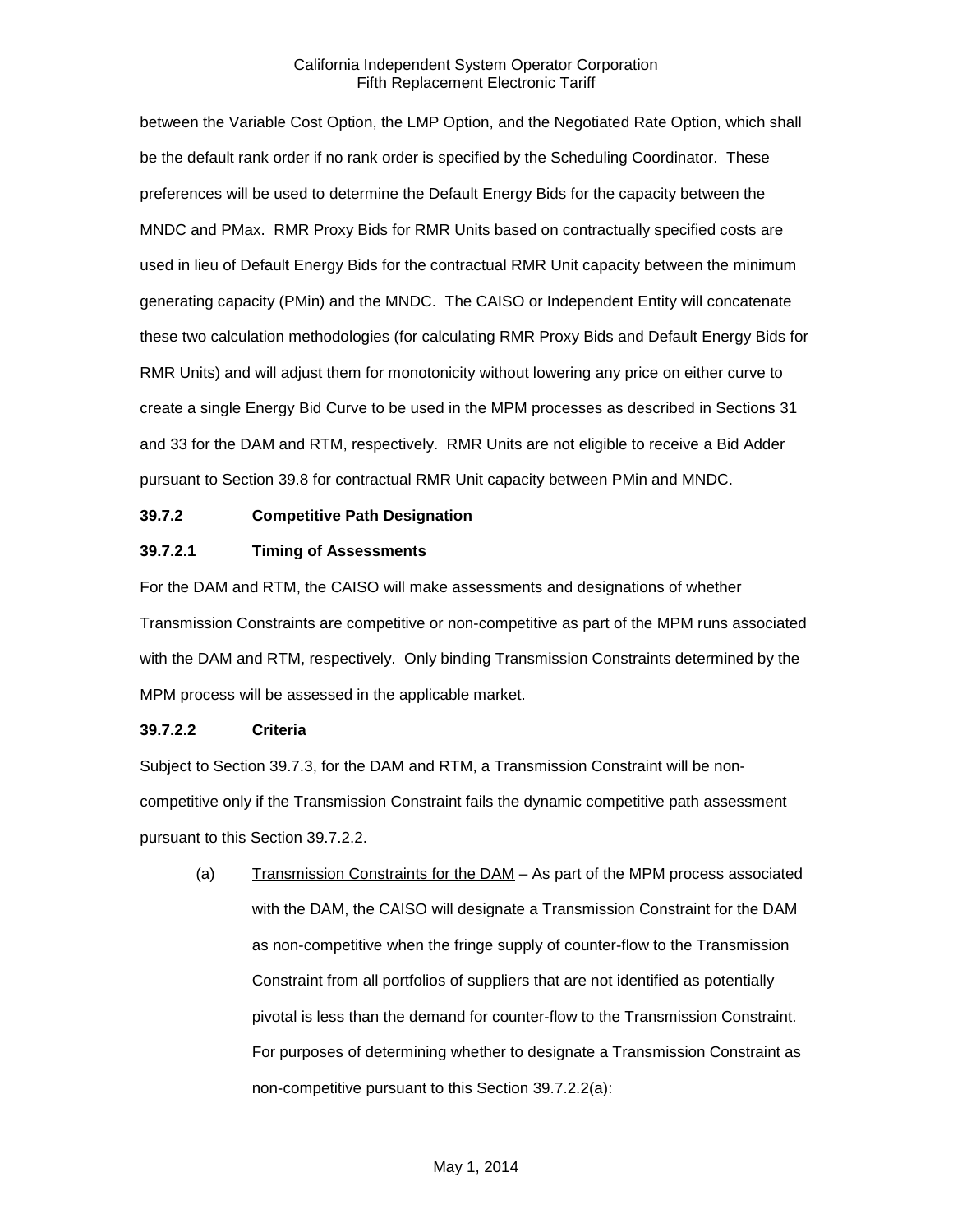- (i) Counter-flow to the Transmission Constraint means the delivery of Power from a resource to the system load distributed reference bus. If counter-flow to the Transmission Constraint is in the direction opposite to the market flow of Power to the Transmission Constraint, the counterflow to the Transmission Constraint is calculated as the shift factor multiplied by the resource's scheduled Power. Otherwise, counter-flow to the Transmission Constraint is zero.
- (ii) Fringe supply of counter-flow to the Transmission Constraint means all available capacity from internal resources not controlled by the identified potentially pivotal suppliers and all internal Virtual Supply Awards not controlled by the identified potentially pivotal suppliers that provide counter-flow to the Transmission Constraint. Available capacity reflects the highest capacity of a resource's Energy Bid adjusted for Self-Provided Ancillary Services and derates.
- (iii) Demand for counter-flow to the Transmission Constraint means all internal dispatched Supply and Virtual Supply Awards that provide counter-flow to the Transmission Constraint.
- (iv) Potentially pivotal suppliers mean the three (3) portfolios of net sellers that control the largest quantity of counter-flow supply to the Transmission Constraint.
- (v) Portfolio means the effective available internal generation capacity under the control of the Scheduling Coordinator and/or Affiliate determined pursuant to Section 4.5.1.1.12 and all effective internal Virtual Supply Awards of the Scheduling Coordinator and/or Affiliate. Effectiveness in supplying counter-flow is determined by scaling generation capacity and/or Virtual Supply Awards by the shift factor from that location to the Transmission Constraint being tested.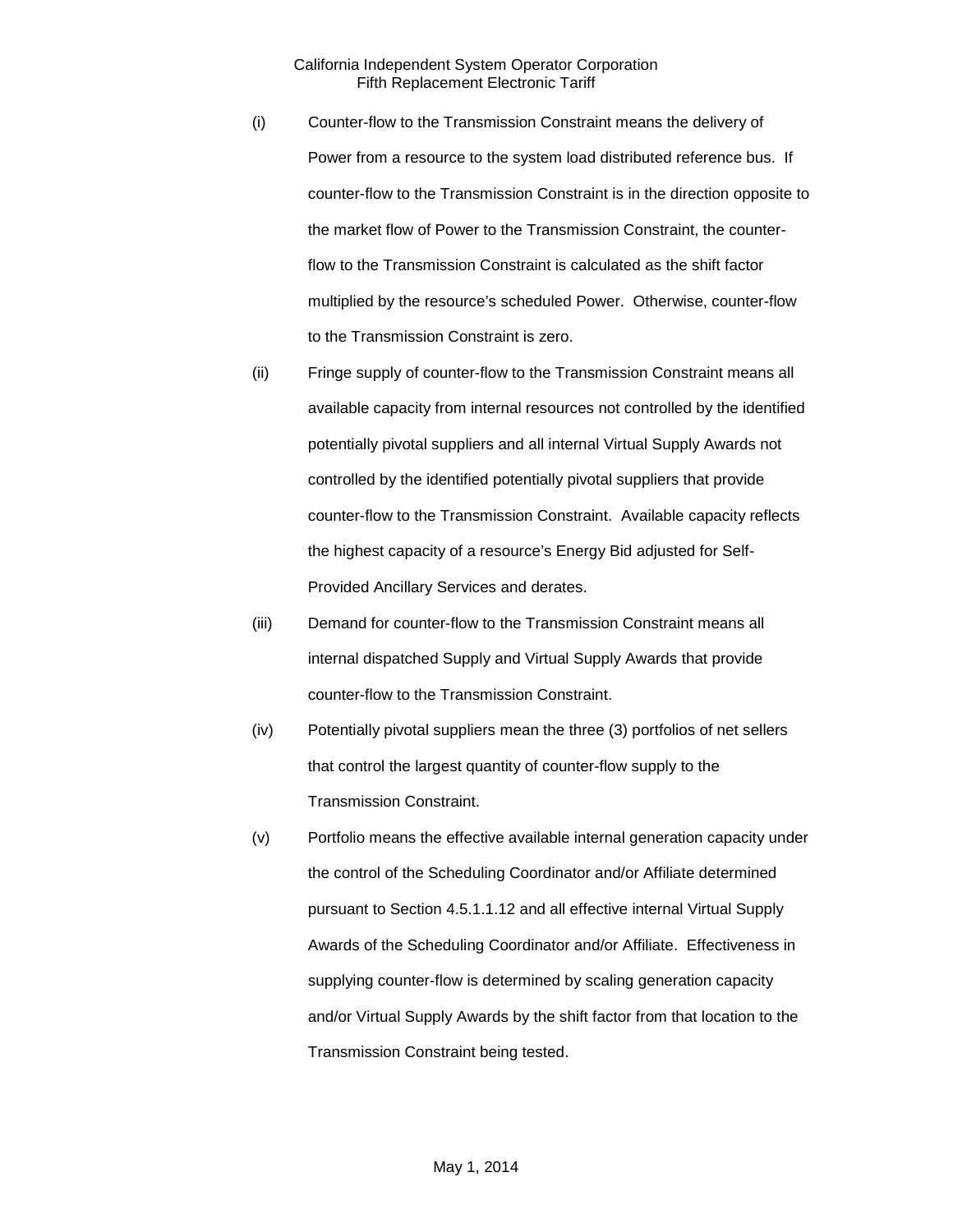- (vi) A portfolio of a net seller means any portfolio that is not a portfolio of a net buyer. A portfolio of a net buyer means a portfolio for which the average daily net value of Measured Demand minus Supply over a twelve (12) month period is positive. The average daily net value is determined for each portfolio by subtracting, for each Trading Day, Supply from Measured Demand and then averaging the daily value for all Trading Days over the twelve (12) month period. The CAISO will calculate whether portfolios are portfolios of net buyers in the third month of each calendar quarter and the calculations will go into effect at the start of the next calendar quarter. The twelve (12) month period used in this calculation will be the most recent twelve (12) month period for which data is available. The specific mathematical formula used to perform this calculation will be set forth in a Business Practice Manual. Market Participants without physical resources will be deemed to be net sellers for purposes of this Section 39.7.2.2(a)(vi).
- (vii) In determining which Scheduling Coordinators and/or Affiliates control the resources in the three (3) identified portfolios, the CAISO will include resources and Virtual Supply Awards directly associated with all Scheduling Coordinator ID Codes associated with the Scheduling Coordinators and/or Affiliates, as well as all resources that the Scheduling Coordinators and/or Affiliates control pursuant to Resource Control Agreements registered with the CAISO as set forth Section 4.5.1.1.13. Resources identified pursuant to Resource Control Agreements will only be assigned to the portfolio of the Scheduling Coordinator that has control of the resource or whose Affiliate has control of the resource pursuant to the Resource Control Agreements.
- (b) Transmission Constraints for the  $RTM As$  part of the MPM processes associated with the RTM, the CAISO will designate a Transmission Constraint for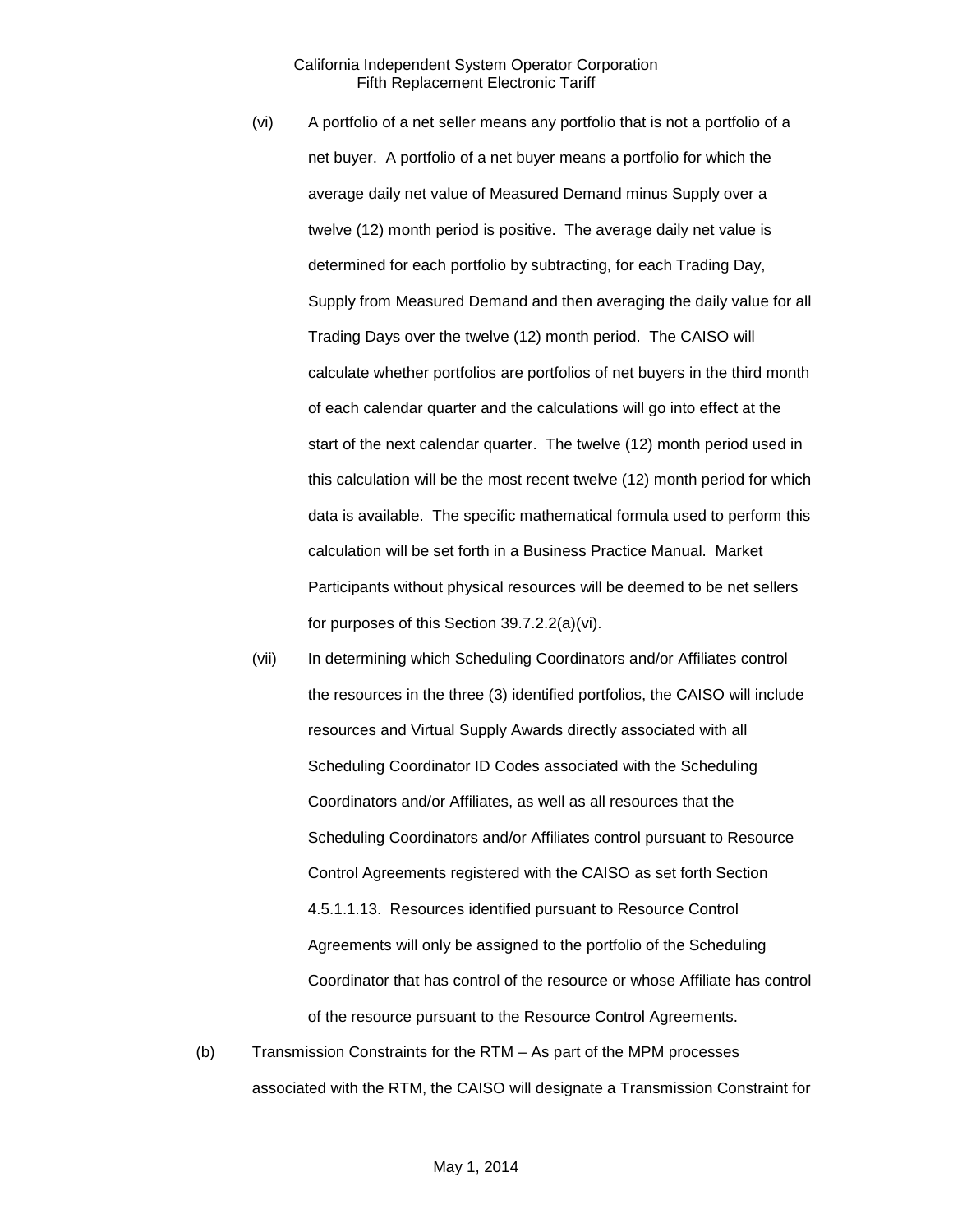the RTM as non-competitive when the sum of the supply of counter-flow from all portfolios of potentially pivotal suppliers to the Transmission Constraint and the fringe supply of counter-flow to the Transmission Constraint from all portfolios of suppliers that are not identified as potentially pivotal is less than the demand for counter-flow to the Transmission Constraint. For purposes of determining whether to designate a Transmission Constraint as non-competitive pursuant to this Section 39.7.2.2(b):

- (i) Counter-flow to the Transmission Constraint has the meaning set forth in Section 39.7.2.2(a)(i).
- (ii) Supply of counter-flow from all portfolios of potentially pivotal suppliers to the Transmission Constraint means the minimum available capacity from internal resources controlled by the identified potentially pivotal suppliers that provide counter-flow to the Transmission Constraint. The minimum available capacity for the current market interval will reflect the greatest amount of capacity that can be physically withheld. The minimum available capacity is the lowest output level the resource could achieve in the current market interval given its dispatch in the last market interval and limiting factors including Minimum Load, Ramp Rate, Self-Provided Ancillary Services, Ancillary Service Awards (in the Real-Time Market only), and derates.
- (iii) Potentially pivotal suppliers mean the three (3) portfolios of net sellers that control the largest quantity of counter-flow supply to the Transmission Constraint that can be withheld. Counter-flow supply to the Transmission Constraint that can be withheld reflects the difference between the highest capacity and the lowest capacity of a resource's Energy Bid (not taking into account the Ramp Rate of the resource), measured from the Dispatch Operating Point for the resource in the immediately preceding fifteen (15) minute FMM interval (taking into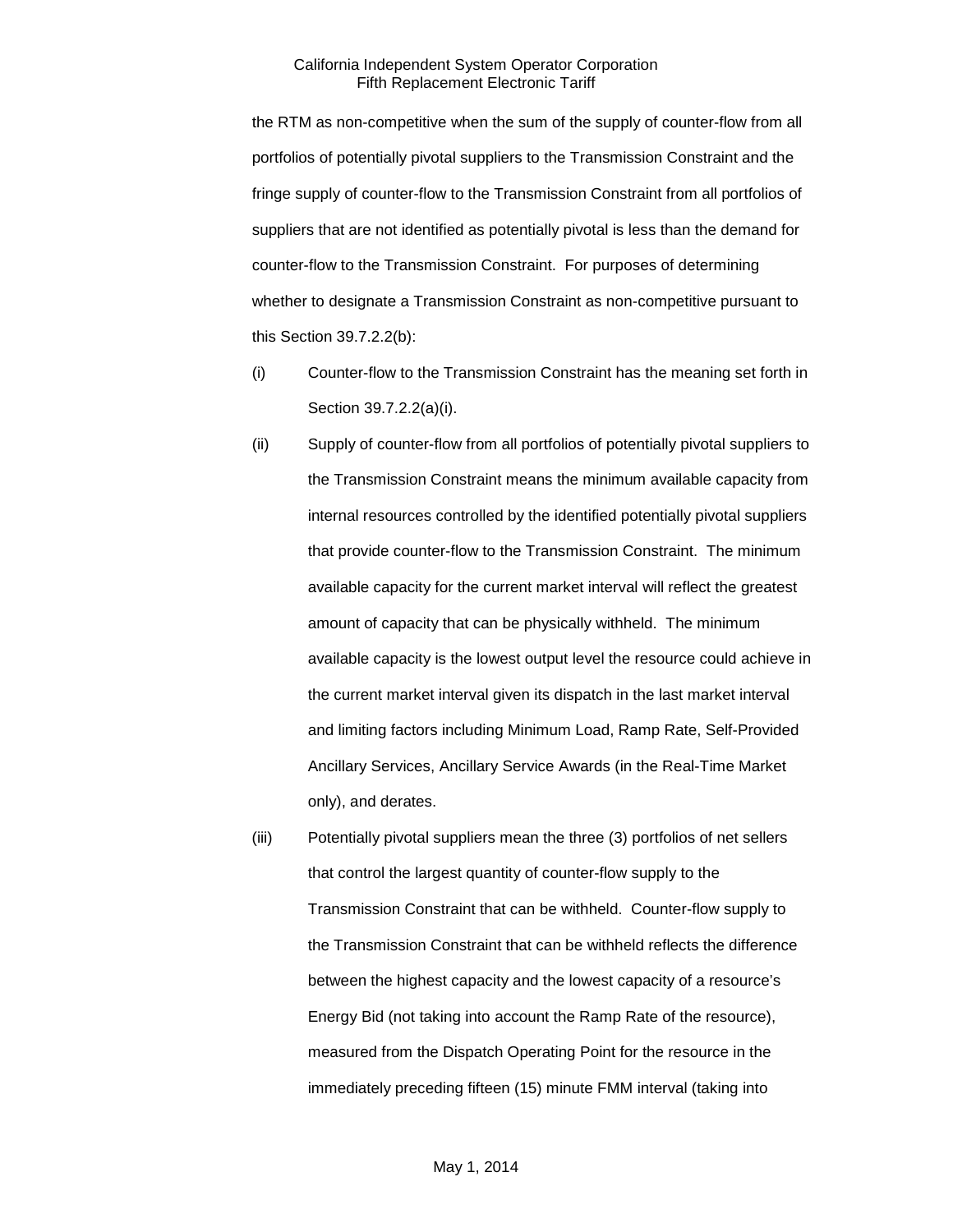account the Ramp Rate of the resource), adjusted for Self-Provided Ancillary Services and derates in determining whether to designate a Transmission Constraint as non-competitive for the RTM, or adjusted for Ancillary Service Awards and derates in determining whether to designate a Transmission Constraint as non-competitive for the RTM. In determining whether to designate a Transmission Constraint as noncompetitive for the RTM, counter-flow supply to the Transmission Constraint that can be withheld also reflects the PMin of each Short Start Unit with a Start-Up Time of sixty (60) minutes or less that was off-line in the immediately preceding fifteen (15) minute interval of the FMM. In determining whether to designate a Transmission Constraint as noncompetitive for the RTM, counter-flow supply to the Transmission Constraint that can be withheld also reflects the PMin of each Short Start Unit with a Start-Up Time of fifteen (15) minutes or less that was off-line in the immediately preceding fifteen (15) minute interval.

- (iv) Portfolio means the effective available internal generation capacity under the control of the Scheduling Coordinator and/or Affiliate determined pursuant to Sections 4.5.1.1.12 and 39.7.2.2(a)(vii). Effectiveness in supplying counter-flow is determined by scaling generation capacity by the shift factor from that location to the Transmission Constraint being tested.
- (v) A portfolio of a net seller has the meaning set forth in Section 39.7.2.2(a)(vi).
- (vi) Fringe supply of counter-flow to the Transmission Constraint means all available capacity from internal resources not controlled by the identified potentially pivotal suppliers that provide counter-flow to the Transmission Constraint. Available capacity reflects the highest capacity of a resource's Energy Bid (not taking into account the Ramp Rate of the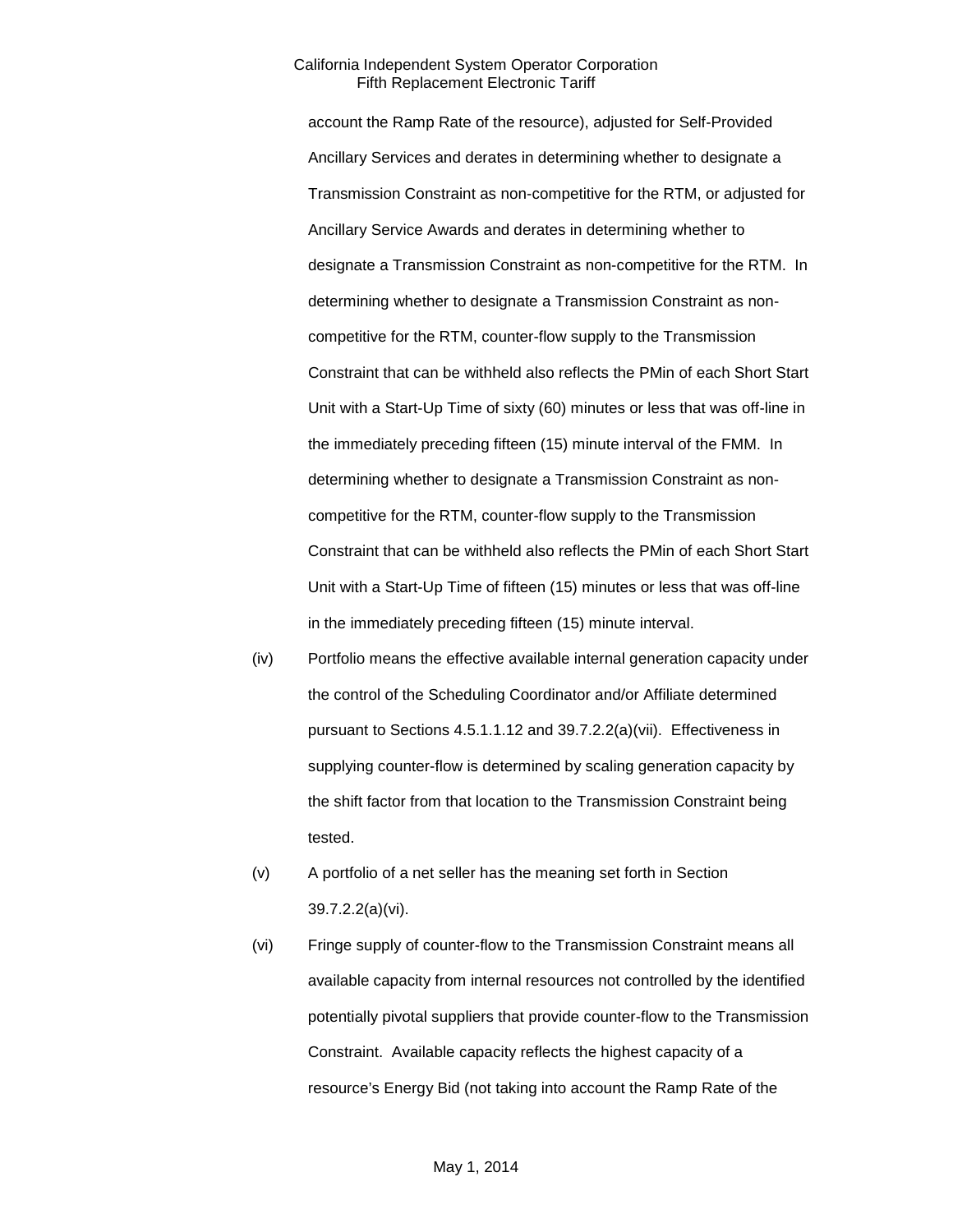resource), measured from the Dispatch Operating Point for the resource in the immediately preceding fifteen (15) minute interval of the FMM (taking into account the Ramp Rate of the resource), adjusted for Self-Provided Ancillary Services and derates in determining whether to designate a Transmission Constraint as non-competitive for the RTM, or adjusted for Ancillary Service Awards and derates in determining whether to designate a Transmission Constraint as non-competitive for the RTM.

(vii) Demand for counter-flow to the Transmission Constraint means all internal dispatched Supply that provides counter-flow to the Transmission Constraint.

# <span id="page-19-0"></span>**39.7.3 Default Competitive Path Designations**

The CAISO will maintain default competitive path designation sets for the Day-Ahead Market and for the Real-Time Market, which the CAISO will use in order to determine the competitiveness or non-competitiveness of Transmission Constraints under two circumstances: (1) in the event of a failure of the CAISO Markets software to perform an assessment of whether Transmission Constraints are competitive or non-competitive pursuant to Section 39.7.2; and (2) in order to determine whether Exceptional Dispatches are related to a non-competitive Transmission Constraint for purposes of mitigation of Exceptional Dispatches of resources under Section 39.10(1). Default competitive path designations will be determined pursuant to the methodology set forth in this Section 39.7.3 and will be updated no less frequently than once every seven (7) days. Until the CAISO has developed sufficient information to develop default competitive path designations, the CAISO will continue to utilize the most recent list of competitive path designations determined prior to the effective date of this tariff provision.

### **39.7.3.1 Methodology for Determining Day-Ahead Default Competitive Path Designations for Transmission Constraints Other Than Path 15 and Path 26 Transmission Constraints**

The CAISO will designate a Transmission Constraint other than the Path 15 Transmission Constraint or the Path 26 Transmission Constraint as competitive for purposes of determining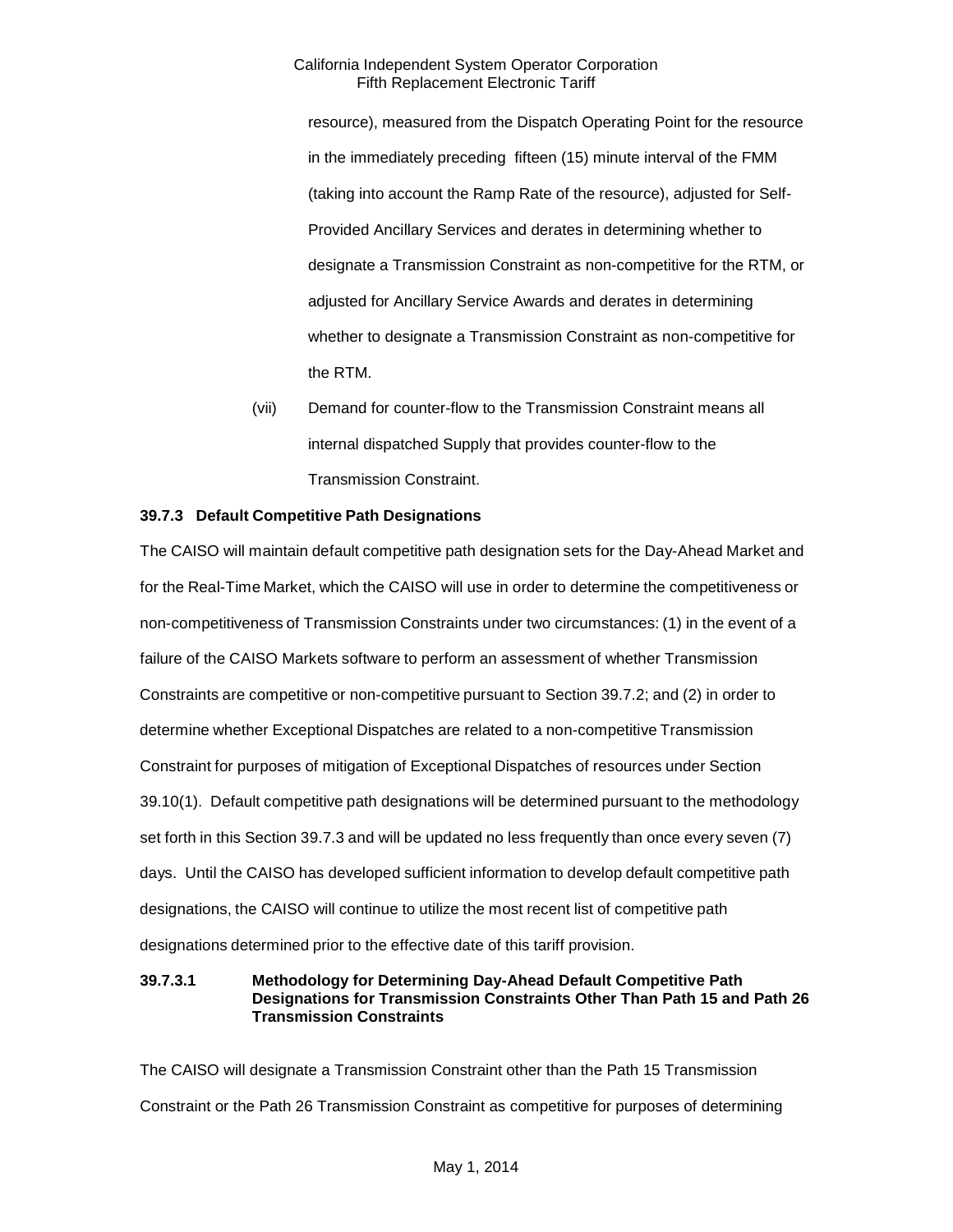default competitive path designations for the Day-Ahead Market only if both of the following conditions are met:

- (1) Congestion occurred on the Transmission Constraint in ten (10) or more hours of the days for which the Transmission Constraint was tested for competitiveness pursuant to Section 39.7.2; and
- (2) the Transmission Constraint was deemed competitive pursuant to Section 39.7.2 in seventy-five (75) percent or more of the instances in which the Transmission Constraint was binding when tested. These calculations will be made utilizing data from the Day-Ahead Market for the most recent sixty (60) Trading Days for which data is available. The CAISO will designate a Transmission Constraint other than the Path 15 Transmission Constraint or the Path 26 Transmission Constraint as non-competitive if the CAISO lacks sufficient data to determine whether the occurrences set forth in Sections 39.7.3.1(1) and 39.7.3.1(2) took place on the Transmission Constraint over the sixty (60) Trading Day period.

# **39.7.3.2 Methodology for Determining HASP/RTM Default Competitive Path Designations for Transmission Constraints Other Than Path 15 and Path 26 Transmission Constraints**

The CAISO will designate a Transmission Constraint other than the Path 15 Transmission Constraint or the Path 26 Transmission Constraint as competitive for purposes of determining default competitive path designations for the HASP/RTM only if both of the following conditions are met:

- (1) Congestion occurred on the Transmission Constraint in ten (10) or more of the hours for which the Transmission Constraint was tested for competitiveness pursuant to Section 39.7.2; and
- (2) the Transmission Constraint was deemed competitive pursuant to Section 39.7.2 in seventy-five (75) percent or more of the instances in which the Transmission Constraint was binding when tested.

These calculations will be made utilizing data from the Real-Time Market for the most recent sixty

(60) Trading Days for which data is available. If the Transmission Constraint was binding during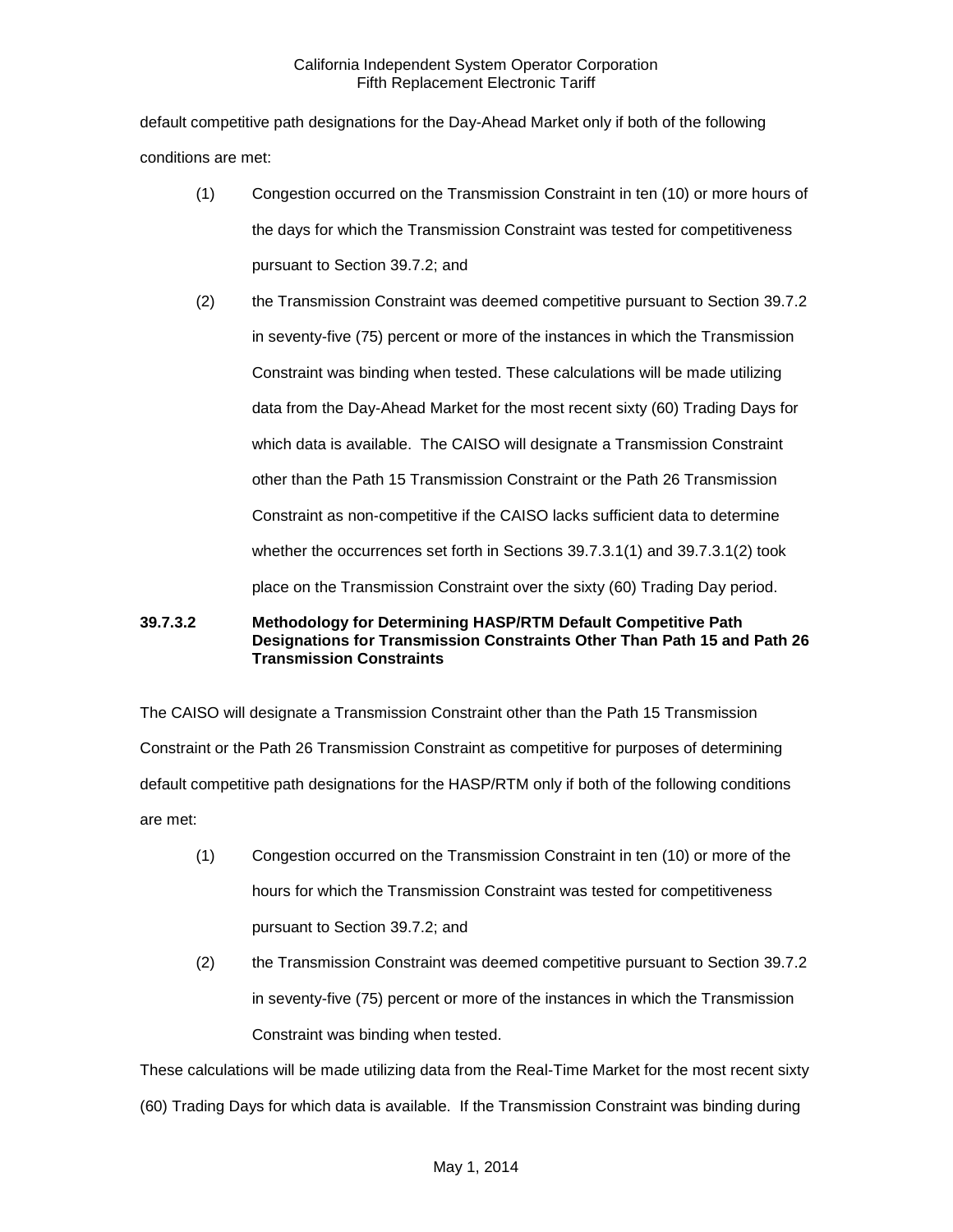any 15-minute interval during an hour, then the Transmission Constraint will be deemed to be binding for the entire hour. If the Transmission Constraint was determined to be non-competitive during any 15-minute interval during an hour, then the Transmission Constraint will be deemed to be non-competitive for the entire hour. The CAISO will designate a Transmission Constraint other than the Path 15 Transmission Constraint or the Path 26 Transmission Constraint as noncompetitive if the CAISO lacks sufficient data to determine whether the occurrences set forth in Sections 39.7.3.2(1) and 39.7.3.2(2) took place on the Transmission Constraint over the sixty (60) Trading Day period.

# **39.7.3.3 Methodology for Determining Day-Ahead Default Competitive Path Designations for Path 15 and Path 26 Transmission Constraints**

The CAISO will designate the Path 15 Transmission Constraint or the Path 26 Transmission Constraint as competitive for purposes of determining default competitive path designations for the Day-Ahead Market unless both of the following conditions are met:

- (1) Congestion occurred on the Transmission Constraint in ten (10) or more hours of the days for which the Transmission Constraint was tested for competitiveness pursuant to Section 39.7.2; and
- (2) the Transmission Constraint was deemed competitive pursuant to Section 39.7.2 in fewer than seventy-five (75) percent of the instances in which the Transmission Constraint was binding when tested.

These calculations will be made utilizing data from the MPM for the Day-Ahead Market for the most recent sixty (60) Trading Days for which data is available. The CAISO will designate the Path 15 Transmission Constraint or the Path 26 Transmission Constraint as competitive if the CAISO lacks sufficient data to determine whether the occurrences set forth in Sections 39.7.3.3(1) and 39.7.3.3(2) took place on the Transmission Constraint over the sixty (60) Trading Day period.

# **39.7.3.4 Methodology for Determining RTM Default Competitive Path Designations for Path 15 and Path 26 Transmission Constraints**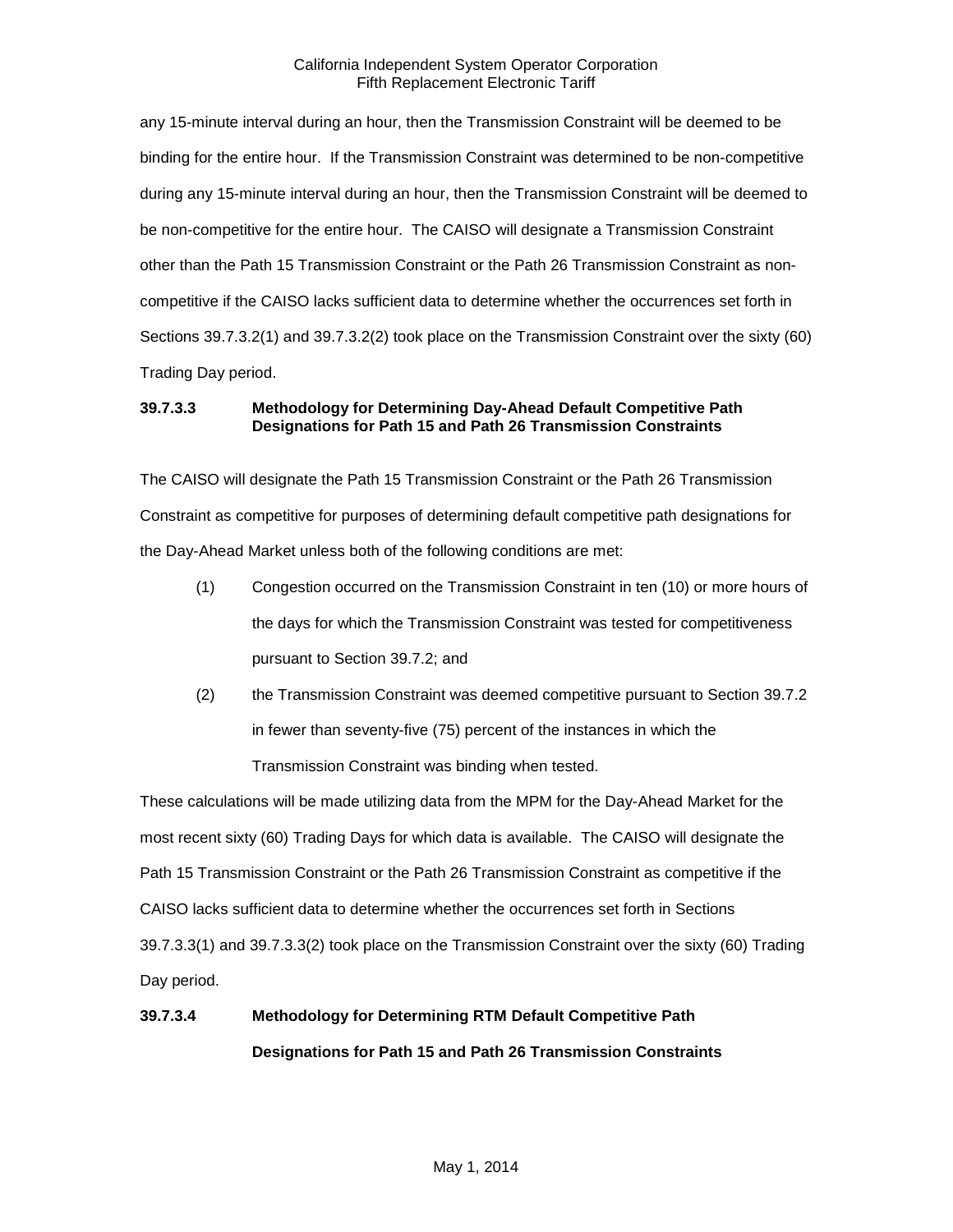The CAISO will designate the Path 15 Transmission Constraint or the Path 26 Transmission Constraint as competitive for purposes of determining default competitive path designations for the RTM unless both of the following conditions are met:

- (1) Congestion occurred on the Transmission Constraint in ten (10) or more of the hours for which the Transmission Constraint was tested for competitiveness pursuant to Section 39.7.2; and
- (2) the Transmission Constraint was deemed competitive pursuant to Section 39.7.2 in fewer than seventy-five (75) percent of the instances in which the Transmission Constraint was binding when tested.

These calculations will be made utilizing data from the MPM for the Real-Time Market for the most recent sixty (60) Trading Days for which data is available. If the Transmission Constraint was binding during any 15-minute interval during an hour, then the Transmission Constraint will be deemed to be binding for the entire hour. If the Transmission Constraint was determined to be non-competitive during any 15-minute interval during an hour, then the Transmission Constraint will be deemed to be non-competitive for the entire hour. The CAISO will designate the Path 15 Transmission Constraint or the Path 26 Transmission Constraint as competitive if the CAISO lacks sufficient data to determine whether the occurrences set forth in Sections 39.7.3.4(1) and 39.7.3.4(2) took place on the Transmission Constraint over the sixty (60) Trading Day period.

#### <span id="page-22-0"></span>**39.8 Eligibility For Bid Adder**

A Scheduling Coordinator submitting Bids for Generating Units is eligible to have a Bid Adder applied to a Generating Unit for the next operating month if the criteria in Section 39.8.1 are met as determined on a monthly basis in the preceding month.

#### <span id="page-22-1"></span>**39.8.1 Bid Adder Eligibility Criteria**

To receive a Bid Adder, a Generating Unit must: (i) have a Mitigation Frequency that is greater than eighty (80) percent in the previous twelve (12) months; and (ii) must not have a contract to be a Resource Adequacy Resource for its entire Net Qualifying Capacity, or be designated under the CPM for its entire Eligible Capacity, or be subject to an obligation to make capacity available under this CAISO Tariff. If a Generating Unit is designated under the CPM for a portion of its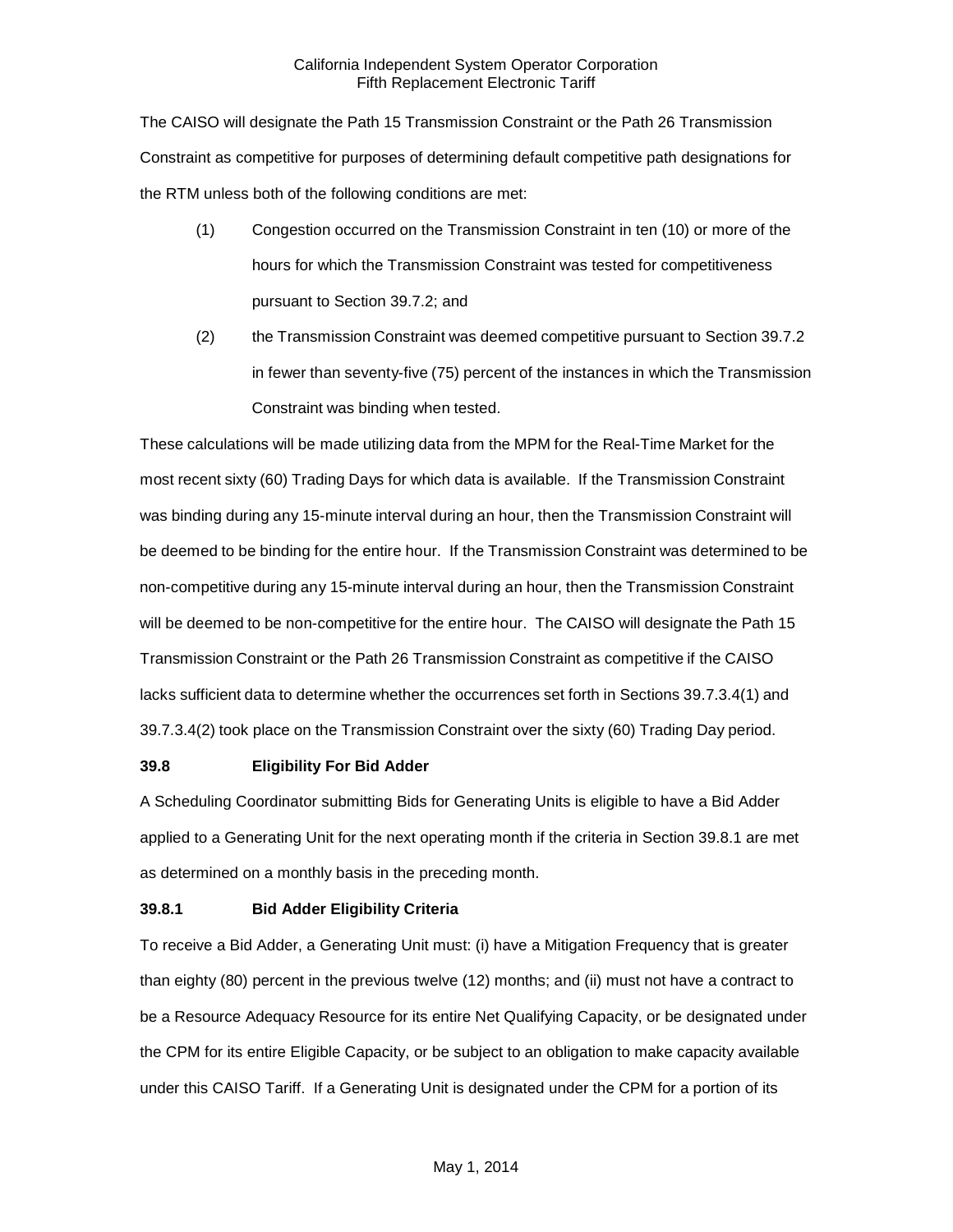Eligible Capacity, the provisions of this section apply only to the portion of the capacity not designated. Scheduling Coordinators for Generating Units seeking to receive Bid Adders must further agree to be subject to the Frequently Mitigated Unit option for a Default Energy Bid. Run hours are those hours during which a Generating Unit has positive metered output. Generating Units that received RMR Dispatches and/or incremental Bids dispatched out of economic merit order to manage local Congestion in an hour prior to the effective date of this Section will have that hour counted as a mitigated hour in their Mitigation Frequency. After the first twelve (12) months from the effective date of this Section, the Mitigation Frequency will be based entirely on a Generating Unit being mitigated under the MPM procedures in Sections 31 and 33.

#### <span id="page-23-0"></span>**39.8.2 New Generating Units**

For new Generating Units, with less than twelve (12) months of operation, determination of eligibility for the Bid Adder will be based on data beginning with the first date the Generating Unit participated in the CAISO Markets through the end date of the period for which the Mitigation Frequency is being calculated. The 200 run hour criteria will be pro-rated for the proportion of a twelve (12)-month period that the new Generating Unit submitted effective Bids in the CAISO markets.

#### <span id="page-23-1"></span>**39.8.3 Bid Adder Values**

The value of the Bid Adder will be either: (i) a unit-specific value determined in consultation with the CAISO or an independent entity selected by the CAISO, or (ii) a default Bid Adder of \$24/MWh. For Generating Units with a portion of their capacity identified as meeting an LSE's Resource Adequacy Requirements, that Generating Unit's Bid Adder value will be reduced by the percent of the Generating Unit's capacity that is identified as meeting an LSE's Resource Adequacy Requirements. The reduced Bid Adder will be applied to that Generating Unit's entire Default Energy Bid Curve.

#### <span id="page-23-2"></span>**39.9 CRR Monitoring And Affiliate Disclosure Requirements**

The CAISO will monitor the CRR holdings and CAISO Markets activity for anomalous market behavior, gaming, or exercise of market power resulting from CRR ownership concentrations that are not aligned with actual transmission usage as a result of secondary market auction outcomes.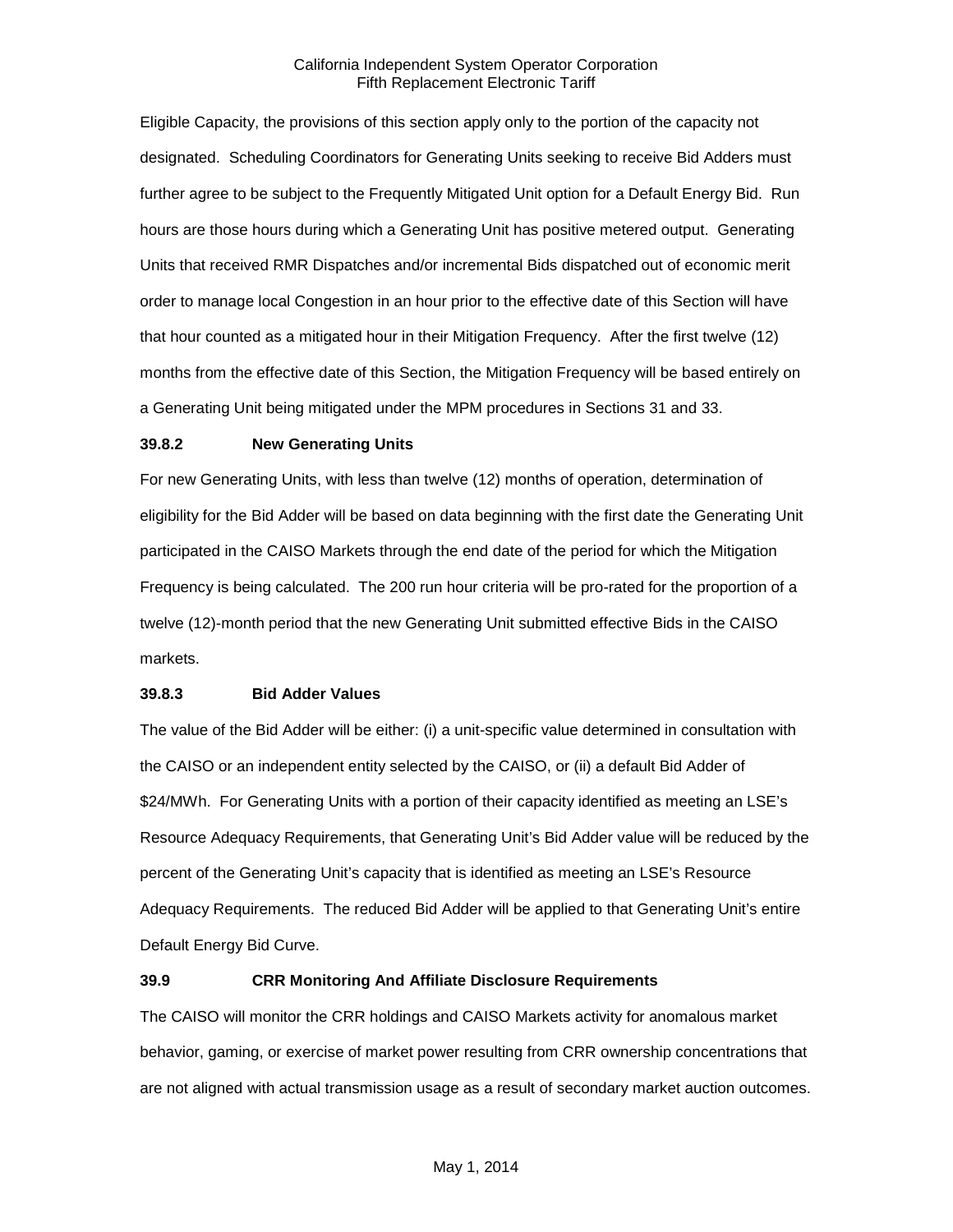If the CAISO identifies such behavior it may seek FERC approval to impose position limits on the total number or MW quantity of CRRs that may be held by any single entity and its Affiliates. Each CRR Holder or Candidate CRR Holder must notify the CAISO of any Affiliate that is a CRR Holder, Candidate CRR Holder, or Market Participant, any Affiliate that participates in an organized electricity market in North America, and any guarantor of any such Affiliate.

# <span id="page-24-0"></span>**39.10 Mitigation Of Exceptional Dispatches Of Resources**

The CAISO shall apply Mitigation Measures to Exceptional Dispatches of resources when such resources are committed or dispatched under Exceptional Dispatch for purposes of: (1) addressing reliability requirements related to non-competitive Transmission Constraints; (2) ramping resources with Ancillary Services Awards or RUC Capacity to a dispatch level that ensures their availability in Real-Time; (3) ramping resources to their Minimum Dispatchable Level in Real-Time; and (4) addressing unit-specific environmental constraints not incorporated into the Full Network Model or the CAISO's market software that affect the dispatch of Generating Units in the Sacramento Delta and are commonly known as "Delta Dispatch".

# <span id="page-24-1"></span>**39.10.1 Measures For Resources Eligible For Supplemental Revenues**

In all cases where a resource is subject to Mitigation Measures under Section 39.10, and the resource is eligible for supplemental revenues pursuant to Section 39.10.3, Exceptional Dispatch Energy delivered by the resource shall be settled as set forth in either Section 11.5.6.7.1 or Section 11.5.6.7.3, whichever is applicable.

#### <span id="page-24-2"></span>**39.10.2 Resources Not Eligible For Supplemental Revenues**

In all cases where a resource is subject to Mitigation Measures under Section 39.10, and the resource is not eligible for supplemental revenues pursuant to Section 39.10.3, Exceptional Dispatch Energy delivered by the resource shall be settled as set forth in either Section 11.5.6.7.2 or Section 11.5.6.7.3, whichever is applicable.

# <span id="page-24-3"></span>**39.10.3 Eligibility For Supplemental Revenues**

Except as provided in Section 39.10.4, a resource that is committed or dispatched under Exceptional Dispatch shall be eligible for supplemental revenues only during such times that the resource meets all of the following criteria: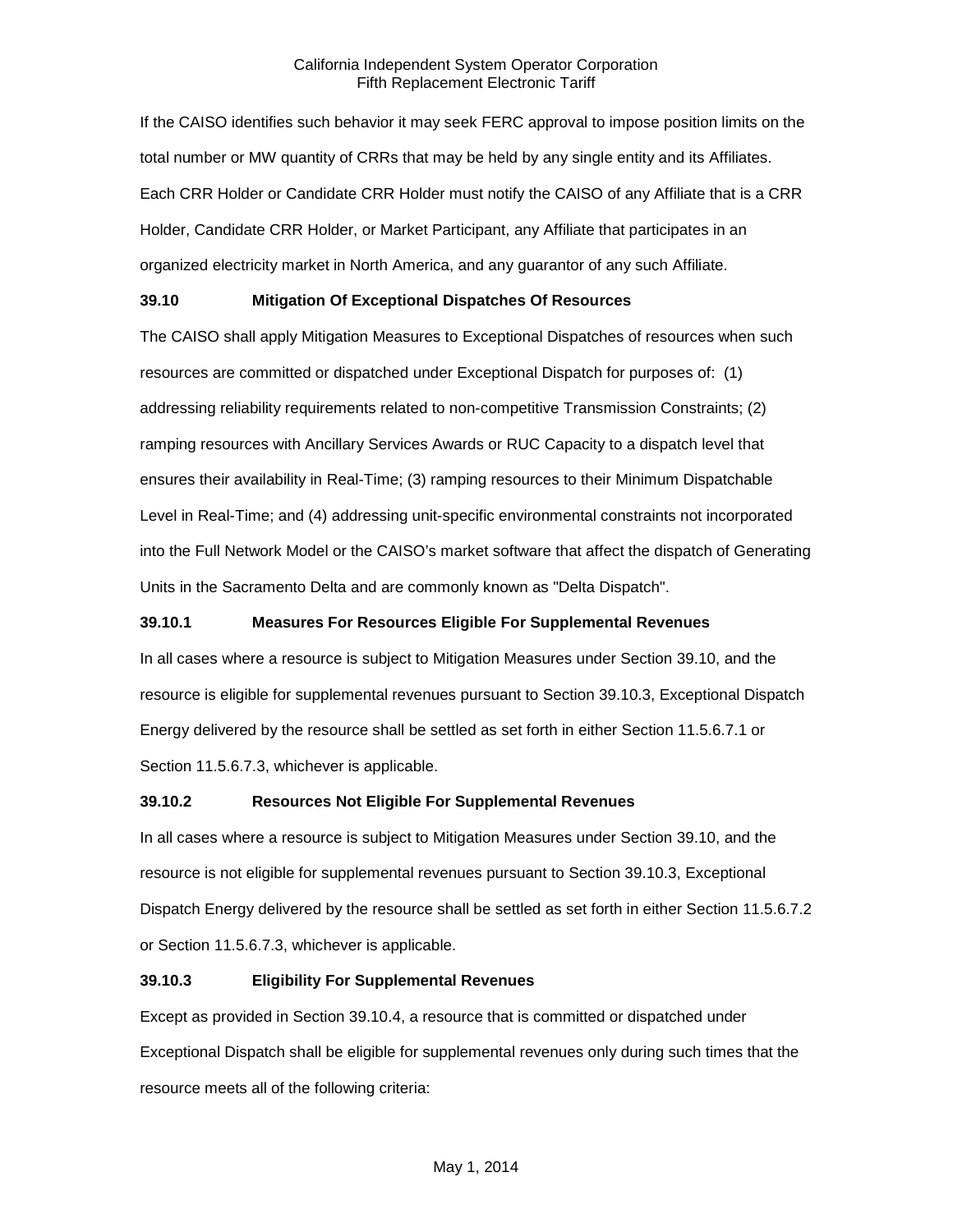- (i) the resource has notified the CAISO, at least seven days prior to the calendar month in which the Exceptional Dispatch occurs, that the resource has chosen to receive supplemental revenues in lieu of an Exceptional Dispatch CPM designation under Section 43.1.5;
- (ii) the resource has been mitigated under Section 39.10;
- (iii) the resource is not under an RMR Contract, is not designated as CPM Capacity, and is not a Resource Adequacy Resource, unless the resource is a Partial Resource Adequacy Resource or a partial CPM resource, and the Exceptional Dispatch requires non-RA Capacity or non-CPM Capacity, in which case only the capacity not committed as Resource Adequacy Capacity or CPM Capacity is eligible for supplemental revenues; and
- (iv) the resource has a Bid in the IFM and RTM for the applicable Operating Day or Operating Hour in which the resource is committed or dispatched under Exceptional Dispatch.

#### <span id="page-25-0"></span>**39.10.4 Limitation On Supplemental Revenues**

Supplemental revenues authorized under this Section 39.10 shall not exceed within a 30-day period (this 30-day period begins on the day of the first Exceptional Dispatch of the resource and re-starts on the day of the first Exceptional Dispatch of the resource following the end of any prior 30-day period) the difference between any monthly CPM Capacity Payments due the resource for the 30-day period (calculated according to the ratio of the actual number of days that the resource had capacity designated as CPM Capacity during the 30-day period to the total number of days in the month) and the monthly CPM Capacity Payment, without any CPM Availability Factor adjustment, for which the resource would be eligible pursuant to Section 43.6 had its entire capacity less any Resource Adequacy Capacity been designated as an CPM resource.

#### <span id="page-25-1"></span>**39.10.5 Calculation Of Exceptional Dispatch Supplemental Revenues**

The amount of Exceptional Dispatch supplemental revenues accrued by a resource within any 30-day period as defined in Section 39.10.4 shall be a running total of the sum of supplemental